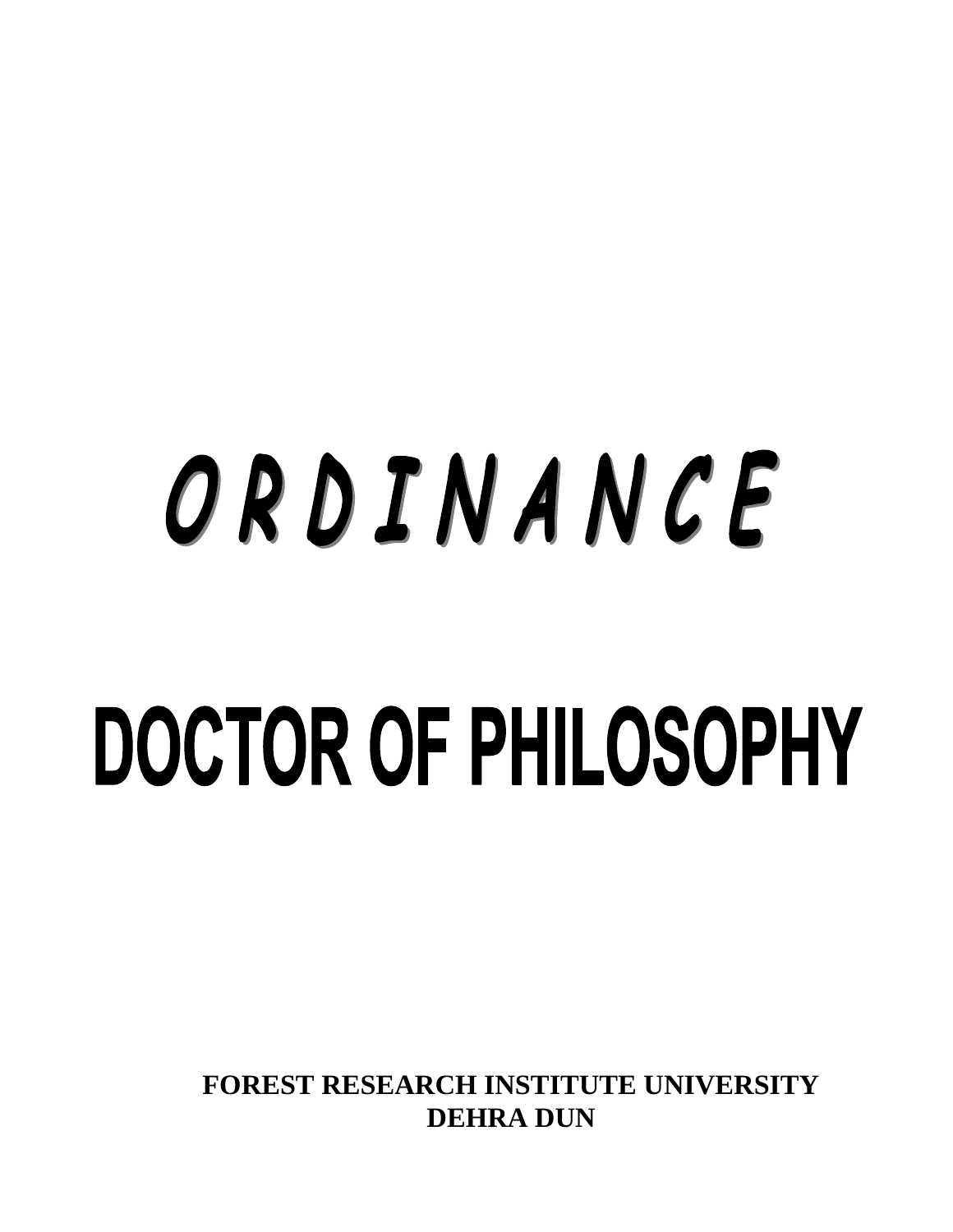#### **ORDINANCE GOVERNING THE PH.D.**

#### **1. INTRODUCTION**

- 1.1 These ordinances shall be called the Doctor of Philosophy (Ph.D.) Ordinance and shall come into force from the date Academic Council approves them.
- 1.2 The degree of Doctor of Philosophy (Ph.D.) Forest Research Institute University shall be awarded to those fulfilling the conditions as laid down in the ordinance.

#### **1.3 DEFINITIONS**

In this Ordinance unless the context otherwise requires:

- i) Academic Council means, Academic Council of F.R.I. University
- ii) CSIR means, Council of Scientific & Industrial Research
- iii) Director means, Director of Forest Research Institute University
- iv) F.R.I. means, Forest Research Institute, Dehradun.
- v) Head of Division means, Heads of Research Divisions of F.R.I University/ Research Centers.
- vi) Institute means, Forest Research Institute University
- vii) ICAR means, Indian Council of Agriculture Research.
- viii) ICFRE means, Indian Council of Forestry Research & Education.
- ix) Nodal officer means, Nodal Officer of Research Center of F.R.I. University.
- x) Research Center means, Research Center created by F.R.I. University
- xi) R.A.C. means, Research Advisory Committee.
- xii) R.D.C. means, Research Degree Committee.
- xiii) Registrar means, Registrar, Forest Research Institute University
- xiv) UGC means, University Grants Commission.
- xv) In-service candidate means employed permanently in a graded pay scale in a government organization/statutory autonomous body. The In-service candidate is required to submit a 'No Objection Certificate' from his/her employer to pursue research in the institute (FRI Deemed University).
- **1.4** The legal disputes if any with respect to the process of award of any degree/diploma/certificate by this University shall be subject to the jurisdiction of the competent Courts under the Honorable High Court of Uttarakhand State.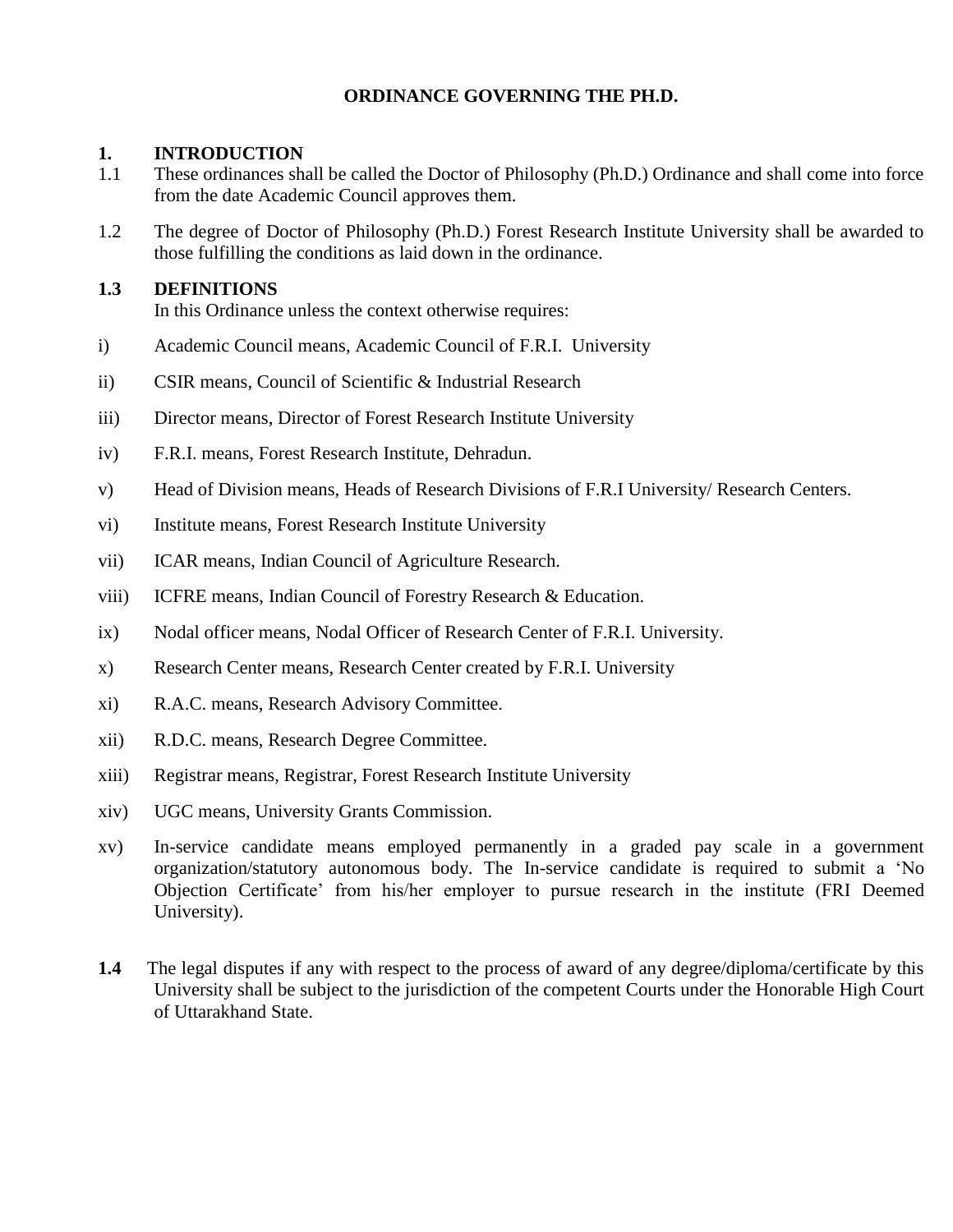#### **RESEARCH COMMITTEES**

- 2.1 Subject to the general supervision of the Academic Council, all matters connected with the Doctoral programme of a Ph.D. Scholar shall be dealt with in accordance with these ordinances by the following committees:
	- i) The Research Degree Committee (RDC)
	- ii) The Research Advisory Committee (RAC)
	- iii) The Screening Committee
- 2.2 The **RDC** shall consist of the following:
	- a) Director or his nominee (Chairman)
	- ii) Four experts nominated by the Director for two years
	- iii) Heads of the concerned Divisions
	- iv) Supervisor and Co-supervisor, if any, of the Ph.D. Scholar
	- v) The Registrar (Member Secretary)
- 2.3 The **RDC** shall:
	- a) Consider the recommendations of the RAC with regard to appointment or change of supervisor/co-supervisor.
	- b) Consider the report of the examiners and take the decision for the award of degree.
	- c) Consider the report of RAC regarding extension of the term of registration of a Ph.D. Scholar beyond four years.
	- d) The RDC will ascertain whether the certificate has been issued by the supervisor regarding incorporating corrections as suggested by the examiners.
	- e) The RDC may act against the supervisors who may be found lacking in their duty as Supervisor. The RDC may even consider debarring the Supervisor from taking further scholars.
- 2.4 The standing **RAC** for the Ph.D. Scholars in each discipline shall be constituted by the Director, FRI/Research Centers concerned.

#### The **RAC** shall consist of the following:-

- (a) Chairman
- (b) Two experts from outside the division/institute.
- (c) One expert from the division
- (d) One Statistician/Research Methodology Expert
- (e) Supervisor and Co-supervisor-Ex-officio Member
- (f) Member Secretary **Head of Division** (in case of FRI)/

Nodal Officer or his nominee (in case of research center)

 **The standing RAC shall be constituted for two years**. The member secretary may convene the meeting of RAC in consultation with the chairman and the other members as and when necessary.

- 2.5 The **RAC** shall:
- a) Examine the synopsis received from the applicant for enrollment as Ph.D. Research Scholar and shall hold a synopsis seminar in which all the Forest Officers/ Scientists/RAC/Research Scholars of the concerned Division/Research Center shall participate. The suggestions made in the seminar may be incorporated in the synopsis already submitted by the candidate. The RAC after holding the synopsis seminar shall recommend appropriate topic for registration and approve the synopsis after necessary revision/correction/modification as per the Ph.D. Ordinance. The recommendation of RAC should come in the Performa as given in Appendix-3;
- b) Recommend supervisor/co-supervisor as per clause 5 of the Ph.D. Ordinance.
- c) Examine the qualification of the Supervisor and will ensure that the supervisor/co-supervisor is qualified to guide research scholar in the concerned field of research.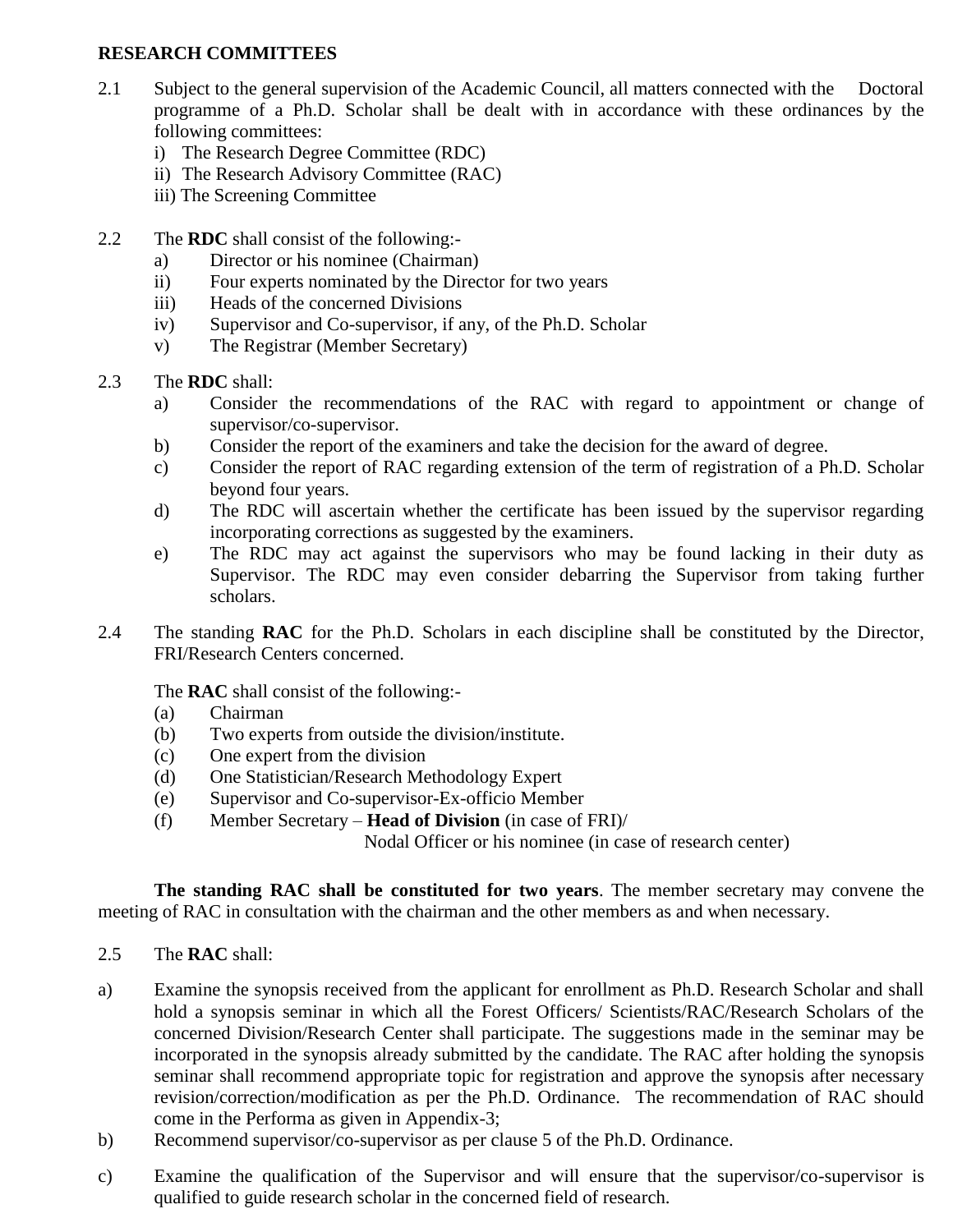- d) Recommend, if necessary, in consultation with the Supervisor/Co-Supervisor for constitution of an Advisory Committee consisting of the Scientist/Teacher/Forester concerning the field of research of the Research Scholar. The Advisory Committee shall help/guide the Research Scholar in his/her research work in consultation with and overall supervision of the Supervisor;
- e) Examine the application of the Research Scholar for extension of his/her term of registration beyond four years and recommend to the RDC for extension of his/her term of registration for maximum of one year; also examine the progress reports of the research scholars as per synopsis
- f) Recommend short-term basic course in Silviculture/Forestry/Forest Management/ Mensuration/Forest Ecology subjects for those who have no knowledge of these subjects;
- g) To hold pre-thesis submission seminar of a Research Scholar who has completed his/her research work and recommend a panel of eight examiners giving brief bio-data and indicating major areas of research/expertise of the examiners.

 While making their recommendations the RAC shall see that the recommendations are made in conformity with the ordinance and such other directives as may be issued from time to time by the Academic Council in regard to matters connected with Ph.D. research.

#### **2 .6 COUNSELING SUB COMMITTEE**

**There shall be a Counseling sub Committee** for the purpose of counseling the research scholars and the concerned supervisors including the resolution of grievances if any.

| $2.6(1)$ . | The Counseling sub Committee shall consist of the following: -   |  |                         |
|------------|------------------------------------------------------------------|--|-------------------------|
|            | Dean (Academic), FRI University                                  |  | Chairman                |
| 2.         | Any two Head of Divisions of FRI/other research center           |  | <b>Members</b>          |
|            | (To be nominated by the Director, FRI /                          |  |                         |
|            | Chairman Academic council)                                       |  |                         |
| 3.         | One Officer other than from FRIDU& its research centres :        |  | Member                  |
|            | (To be nominated by the Director, FRI/Chairman Academic council) |  |                         |
| 4.         | Registrar, FRI University:                                       |  | <b>Member Secretary</b> |

All the cases involving academic/research interests of the research scholar and the supervisor should be addressed to the Director, FRI.

2.6(2) Terms of the reference of the Sub Committee shall be as follows:-

- a) The committee shall look into all the matters that may be referred to it by Chairman, Academic Council.
- b) The Chairman, Academic Council may direct office of the Registrar, FRI University to examine the cases related to academic/research interests of the research scholar and the supervisor and may issue suitable instructions. In exceptional cases, which may require detailed analysis, the Director/Chairman Academic Council may refer such cases to the Counseling Sub Committee for its opinion.
- c) The Sub Committee may study the specific cases and device its own procedure to analyze the issue referred to it and may submit its recommendation to the Director. The Director, FRI/Chairman Academic Council may pass appropriate order on the recommendation of the Counseling Sub Committee.
- d) The Chairman of the Sub Committee may convene the meeting of the Sub Committee as and when necessary.
- e) Counseling Sub Committee shall examine the representations referred to it by the Research Degree Committee/Academic Council and may submit its recommendation to the Research Degree Committee/Academic Council.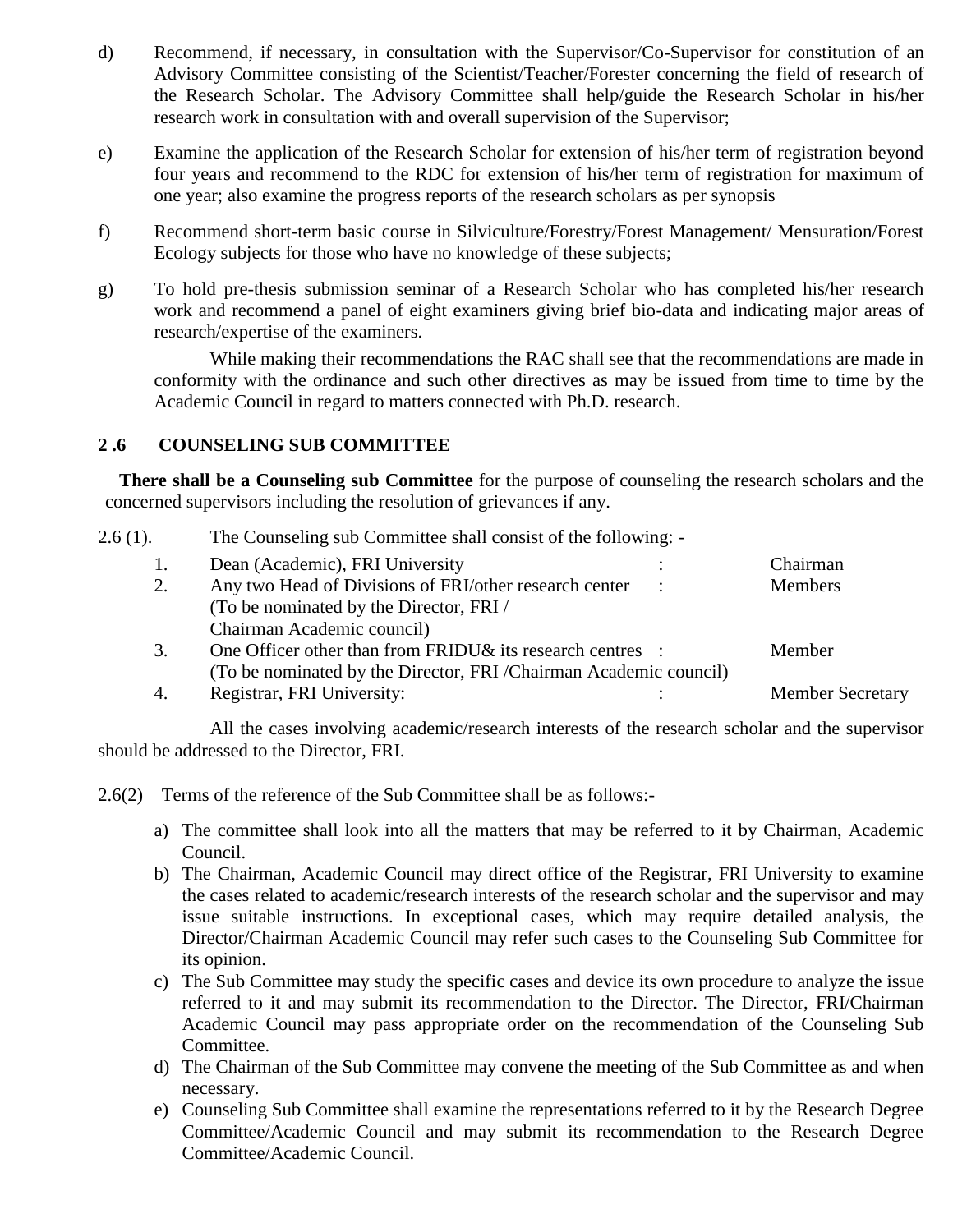#### **3. ADMISSION REQUIREMENT**

- 3.1. To be eligible for admission to the Doctoral programme, a candidate must:
	- (a) Hold a master's degree or its equivalent from any recognized university/institute in a subject approved by F.R.I University.
	- (b) Have received grades 55% or above in Post graduate examination for General/OBC category and 50% or above for SC/ST category.
- 3.2 In case of registration of foreign students as Ph.D. Scholars the Equivalence Committee of the F.R.I. University before their registration shall settle the equivalence of the degree possessed by them.
- 3.3. A candidate who meets the requirements mentioned above may select a field of study out of the following:

| SI. | $10110$ $m_{\rm A}$<br><b>Discipline</b> | Qualification for admission in doctoral program                                                                                    |  |
|-----|------------------------------------------|------------------------------------------------------------------------------------------------------------------------------------|--|
| No. | (Subject of study)                       |                                                                                                                                    |  |
| 1.  | Silviculture                             | Post-graduate degree in Forestry/Agriculture/Botany                                                                                |  |
| 2.  | Forest Seed Tech.                        | Post-graduate degree in Forestry/Agriculture/Botany                                                                                |  |
| 3.  | <b>Forest Genetics</b>                   | degree in Botany, Agriculture<br>Post-graduate<br>Forestry<br>with<br><b>or</b>                                                    |  |
|     |                                          | specialization in Genetics                                                                                                         |  |
| 4.  | <b>Forest Botany</b>                     | Post-graduate degree in Botany with specialization in Systematic                                                                   |  |
|     |                                          | Physiology/Wood<br>Botany/Plant<br>Anatomy/Biodiversity                                                                            |  |
|     |                                          | Conservation/Ethno Botany or Post-graduate degree in Agriculture with                                                              |  |
|     |                                          | specialization in Plant Physiology or Post-graduate degree in Forestry                                                             |  |
| 5.  | <b>Forest Pathology</b>                  | degree<br>Botany/Forestry/Wood<br>Post<br>graduate<br>in<br>Science<br>$\&$                                                        |  |
|     |                                          | Technology/Agriculture, with specialization in Plant Pathology/                                                                    |  |
|     |                                          | Microbiology or Project work/dissertation in Forest Pathology/Plant                                                                |  |
|     |                                          | Pathology.                                                                                                                         |  |
|     |                                          | <b>or</b>                                                                                                                          |  |
|     |                                          | Post graduate degree in Microbiology with specialization or Project work/                                                          |  |
|     |                                          | dissertation in Forest Pathology/Plant Pathology                                                                                   |  |
|     |                                          | or                                                                                                                                 |  |
|     |                                          | Post graduate degree in Plant Pathology/Mycology/Plant Pathology.                                                                  |  |
| 6.  | <b>Forest Entomology</b>                 | Post-graduate degree in Forestry or P.G. Degree in Zoology with<br>specialization in Entomology or P.G. Degree in Agriculture with |  |
|     |                                          | specialization in Entomology                                                                                                       |  |
| 7.  | Soil Science                             | Post-graduate degree in Chemistry, Microbiology Geology, Soil Science                                                              |  |
|     |                                          | or Agriculture (with specialization in Agricultural Chemistry, Soil                                                                |  |
|     |                                          | Science)                                                                                                                           |  |
| 8.  | Forest Ecology<br>&                      | Post-graduate degree in Biological Science/ Life Science/Environmental                                                             |  |
|     | Environment                              | Science/Forestry/ Marine Biology/ Environmental Engineering /Aquatic                                                               |  |
|     |                                          | <b>Biology</b>                                                                                                                     |  |
|     |                                          | Candidate must have studied ecology as one of the subjects in above Post-                                                          |  |
|     |                                          | graduate degree courses                                                                                                            |  |
| 9.  | <b>Forest Management</b>                 | Post-graduate degree in Mathematics/Statistics/Computer Application/                                                               |  |
|     |                                          | Forestry/Agriculture Forestry                                                                                                      |  |
| 10. | Wood<br>Science<br>&                     | Post-graduate degree in Physics/Chemistry/Engineering or Botany with                                                               |  |
|     | Technology                               | specialization in Wood Anatomy or Post Graduate Degree in Wood                                                                     |  |
|     |                                          | Science & Technology                                                                                                               |  |
| 11. | Chemistry<br>Forest<br>of                | Post-graduate degree in Organic Chemistry/Bio-Chemistry/Agricultural                                                               |  |
|     | Products                                 | Chemistry, MD in Pharmacology or equivalent in Indian System of                                                                    |  |
|     |                                          | Medicine, Post Graduate degree in Pharmacology/Industrial Chemistry                                                                |  |
| 12. | $\&$<br>Pulp<br>Paper                    | Post-graduate degree in Chemistry, Chemical Engineering or Paper                                                                   |  |
|     | Technology                               | Technology                                                                                                                         |  |
| 13. | <b>Forestry Extension</b>                | Post-graduate degree in Agriculture Extension/Forestry                                                                             |  |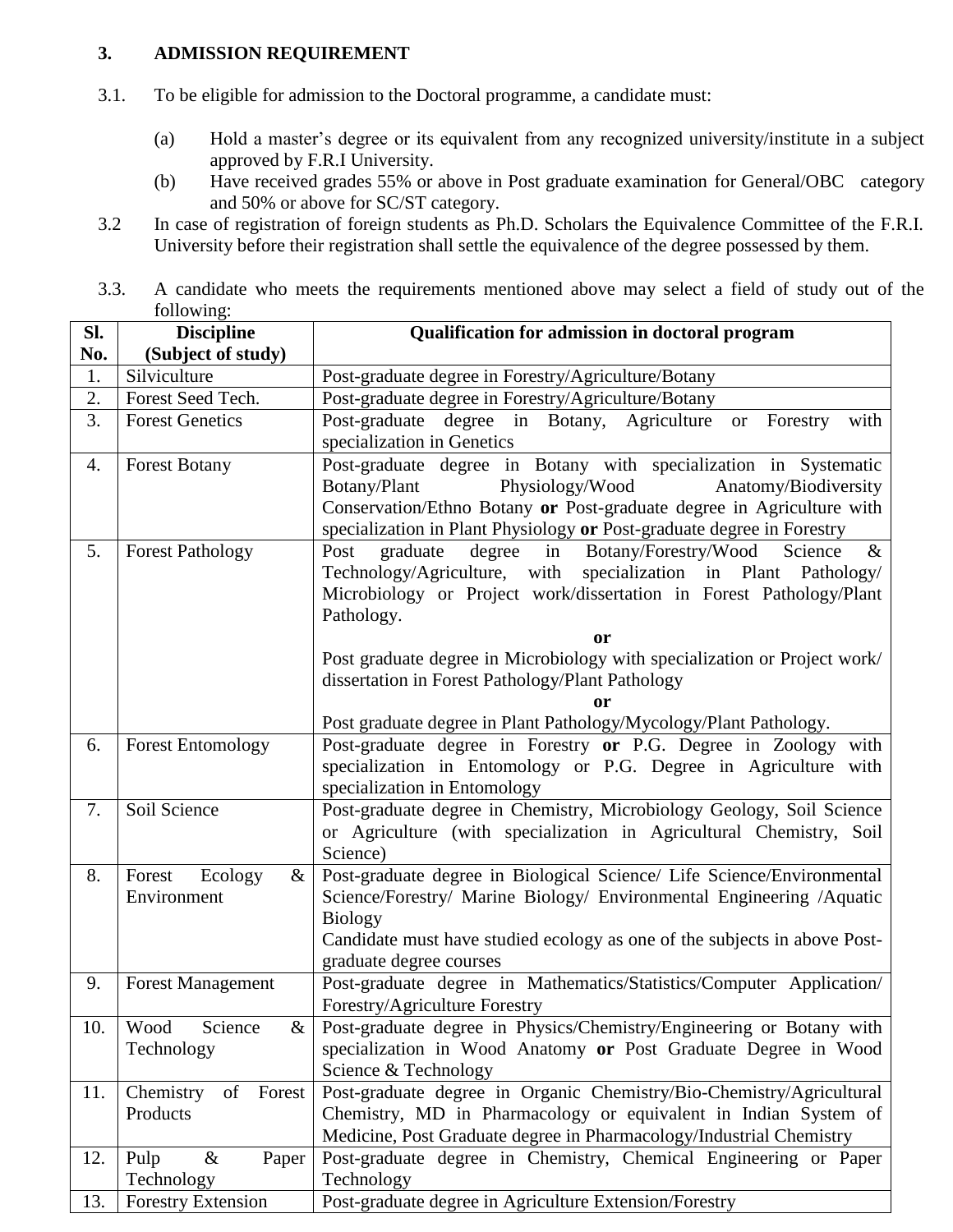| 14. | Wood<br>Forest<br>Non<br>Products (NWFP)                          | Post Graduate degree in Botany/Forestry, Organic Chemistry, Agriculture<br>specialization in cultivation of medicinal plants, MD in<br>with<br>Pharmacology or equivalent in Indian System of Medicine                                                                                                                                                                       |  |
|-----|-------------------------------------------------------------------|------------------------------------------------------------------------------------------------------------------------------------------------------------------------------------------------------------------------------------------------------------------------------------------------------------------------------------------------------------------------------|--|
| 15. | <b>Forest Biotechnology</b>                                       | Post Graduate degree in Biotechnology or Post graduate degree in life<br>sciences with specialization in Biotechnology or Post Graduate degree in<br>Biochemistry/Molecular biology/ Microbiology                                                                                                                                                                            |  |
| 16. | Forest Bio informatics                                            | Post Graduate degree in Bio informatics or Post graduate degree in<br>Forestry/Botany with minimum one year PG Diploma in Bio informatics<br>from a recognized institution or Post Graduate Degree in Computer<br>Science or Post Graduate Degree in Information Technology or Post<br>Graduate Degree in Maths/Physics/Statistics with P.G. Diploma in<br>Computer Science. |  |
| 17. | Environment<br>Management                                         | Post Graduate degree in Environment Management/ Environmental<br>Science or M.Tech Environmental Engineering or Post Graduate degree<br>in Chemistry with specialization in Environmental Chemistry.                                                                                                                                                                         |  |
| 18. | Wildlife Science                                                  | Forestry/Wildlife<br>Post-graduate<br>degree<br>in<br>Science/Zoology/Botany/Environmental Management or Postgraduate<br>degree in any science subjects with recognized Postgraduate Diploma in<br>Wildlife Management.                                                                                                                                                      |  |
| 19. | <b>Forest Geo-informatics</b>                                     | M. Tech in Remote Sensing & GIS or Post Graduate Degree in any<br>science subject with Post Graduate Diploma in Remote Sensing/GIS from<br>IIRS, Dehra Dun or Postgraduate degree in Geo-informatics.                                                                                                                                                                        |  |
| 20. | Forest Hydrology                                                  | Post Graduate Engineering Degree in Hydrology/Water Resource<br>Engineering/Civil Engineering, Post Graduate Degree in Forestry, and<br>Environment Management/Sciences with specialization in GIS/Remote<br>Sensing/Watershed Management.                                                                                                                                   |  |
| 21. | <b>Plant Physiology</b>                                           | Post Graduate Degree in Plant Physiology, Post Graduate Degree in<br>Botany with specialization in Plant Physiology.                                                                                                                                                                                                                                                         |  |
| 22. | Application<br>of<br>Information<br><b>Technology in Forestry</b> | Post Graduate Degree in Forestry with at least one year P.G Diploma in<br>Information Technology/Computer Science from recognized institution.                                                                                                                                                                                                                               |  |

#### 4. **PROCEDURE OF ADMISSION**

- 4.1 The admission to the Ph.D Programme shall be as per the Ordinance governing Entrance Test for admission in Ph.D. Programme
- 4.2 Candidates registering for Ph.D. Programme for the award of degree of Doctor of Philosophy in Forestry **shall be registered w.e.f. 1st March / 1st September** as the case may be subject to date of approval of the synopsis by RAC. The scholar will be normally required to submit their approved synopsis by the end of April for registration in the March session. **(Amended vide resolution No. 2/2010 of the academic council meeting held on 8.1.2010)**
- 4.3 A Candidate may be admitted as Ph.D. Scholar as per the rules of the FRI University. An in-service candidate other than the persons employed on a regular basis/on deputation at ICFRE institutes/Research Centers of FRI University shall be required to take study leave for a minimum period of 2 years as minimum residential period from the date of commencement of compulsory courses. The persons employed in ICFRE institutes/Research Centers shall be required to take study leave during the period when the regular classes for course work are being conducted in FRI University or its research centers.

The in-service candidate will have to submit NOC from the current employer before registration letter is issued.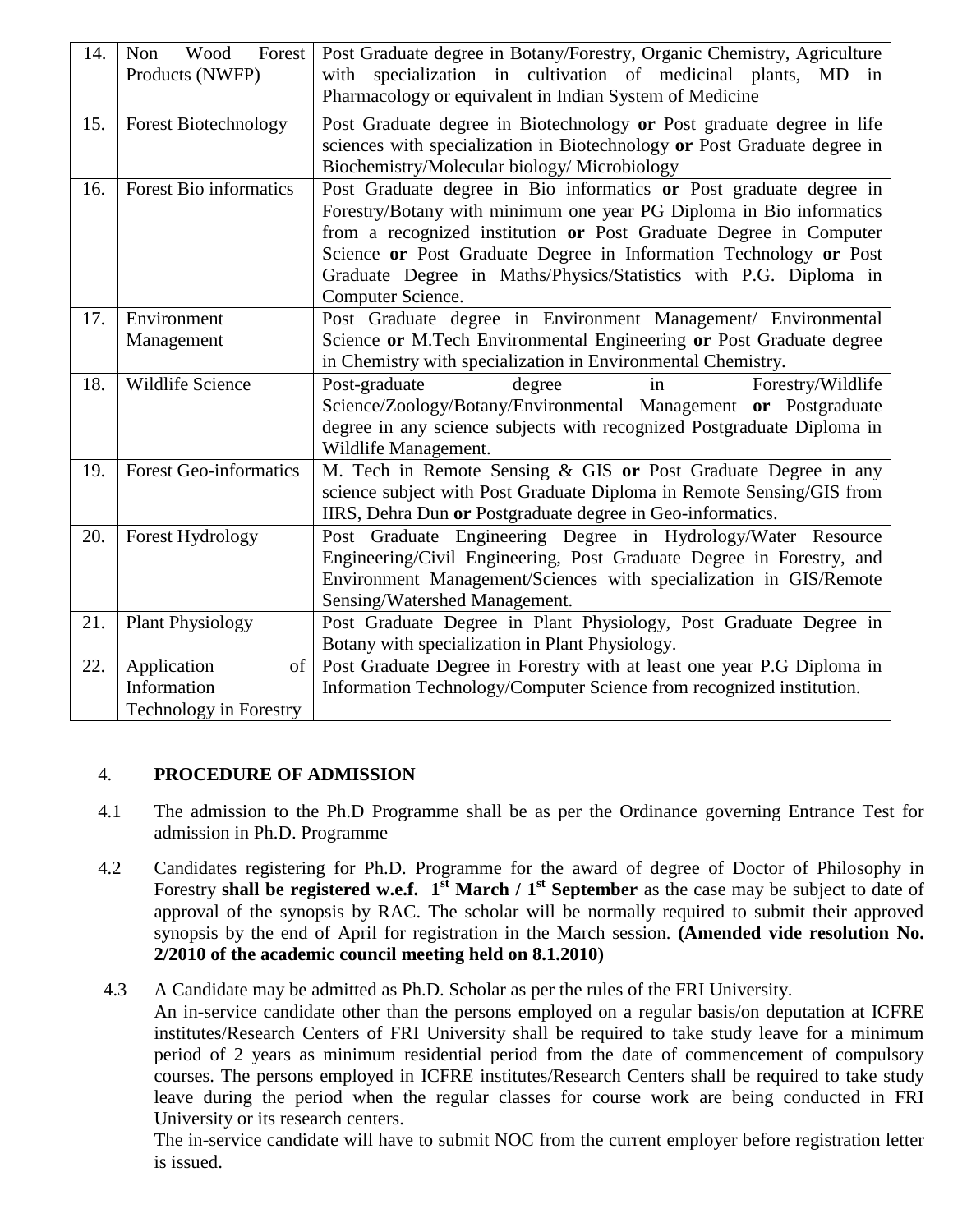- 4.4 A candidate for the Ph.D. degree in Forestry must apply for registration to the Registrar FRI University or through Nodal Officers of the recognized centers of the FRI University on the prescribed form as given in Appendix-I along with the prescribed fee.
- 4.5 The application form shall be accompanied by the documents as may be prescribed in the application form.
- 4.6 The registration letter for the PhD. degree will be issued only after receipt of the following fees to the FRI University**:**

| <b>Fee structure</b>                                                   | Fee (in Rs.) |
|------------------------------------------------------------------------|--------------|
| Fee to be deposited at the time of initial reporting                   |              |
| Compulsory Course fee (to be paid to respective research centers)      | 2000.00      |
| Library fee per year (to be paid to respective research centers till   | 2000.00      |
| submission of thesis)                                                  |              |
| Caution Money (Refundable) (to be paid to respective research centers) | 2000.00      |
| Fee to be deposited at the time of Registration after Synopsis         |              |
| <b>Seminar</b>                                                         |              |
| <b>Registration/Enrolment Fee</b>                                      | 15000.00     |
| Annual fee (to be deposited till submission of thesis)                 | 10000.00     |
| Cultural/Sports/Magazine                                               | 1500.00      |
| Laboratory fee (to be charged by the research centers concerned        | 5000.00      |
| annually for first two years of registration)                          |              |
| Late fee                                                               | 500.00       |
| <b>Other fees</b>                                                      |              |
| Renewal of Registration fee                                            | 1000.00      |
| Fees to be deposited on extension of term of registration first time   | 25000.00     |
| Fees to be deposited on extension of term of registration second time  | 40000.00     |
| Thesis fee (to be deposited at the time of submission of thesis)       | 15000.00     |
| Revision of Thesis fee                                                 | 2000.00      |
| Viva-Voce exam fee (to be deposited at the time of submission of       | 2000.00      |
| thesis)                                                                |              |
| Provisional Degree Fee                                                 | 100.00       |
| Degree Fee                                                             | 200.00       |

#### **(Fee revised vide resolution no.3/2013 and no.16/2013 of the Board of Management on 11.4.2013)**

The extension of term of registration fee shall be applicable to the scholars registered on or after 1.3.2013.

- 4.7 A candidate shall ordinarily be permitted to work for Ph.D. Degree in the subject in whom he/she has obtained his/her Master's Degree and/or Post–graduate Diploma (recognized by FRI University/UGC equivalent to Master's Degree.)
- 4.8 A candidate shall pursue research at one of the Research Divisions/**Centres concerned with his/her subject. The University shall not conduct Ph.D. Programme through distance education mode.**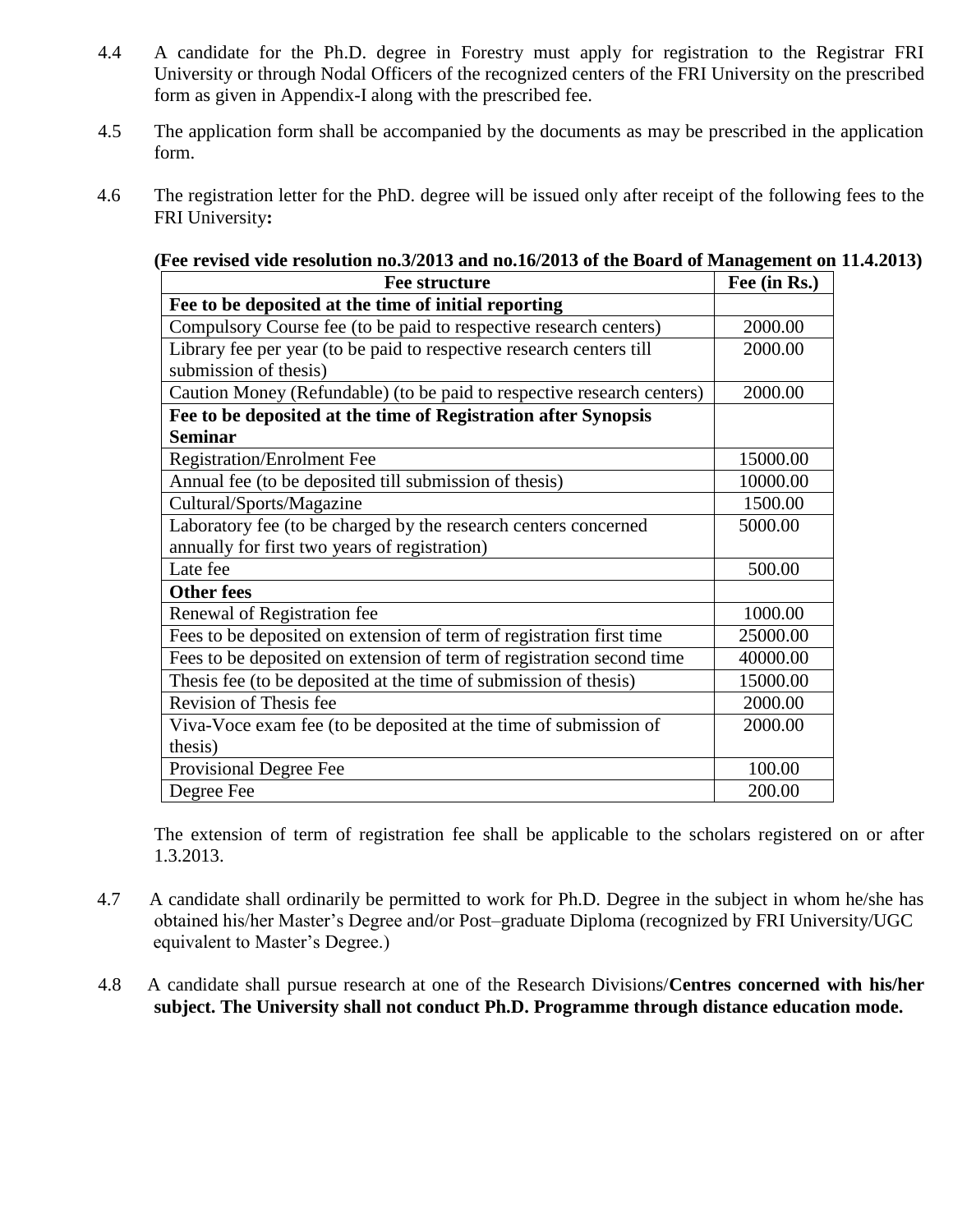#### **4.9 PROCEDURE FOR REGISTRATION OF FOREIGN CANDIDATES AS PH.D. RESEARCH SCHOLAR**

Applications of foreign nationals nominated by the Government of India under scholarship scheme and self-financing foreign nationals will be entertained for registration as an internal Ph.D. Scholar subject to the condition that they should fulfill the following conditions:

- (a) Must hold a master's degree and secured at least 55% marks.
- (b) The applications of scholarship holders (under various schemes) of foreign nationals for admission must be routed through Indian Council for Cultural Relations/Ministry of Human Resource Development (Dept. of Education), Govt. of India, New Delhi or Ministry of Environment and Forests, Govt. of India, New Delhi.
- (c) The foreign students under self-financing scheme should send their application directly to the Institute.
- (d) They must have valid students Visa at least for a period of two years.
- (e) The candidate must have a certificate to be verified by the Ministry/Agencies to the effect that the candidates had been subjected to AIDS test and found negative.
- (f) They should have adequate knowledge of English.
- (g) The Degree/Certificate of the candidates must have been approved by the Association of Indian Universities (A.I.U) or equivalent to the corresponding degrees/certificate of Indian Universities.
- (h) They are required to pay the following fees:

The scholars from the neighboring countries viz. Nepal, Bangladesh, Bhutan, Sri Lanka, Afghanistan, Pakistan & Maldives may pay following fee. The sponsored candidates will have to pay 25% more for all the items.

| SI.<br>No.     | Items                                                       | <b>Fee Structure for</b><br>neighboring countries |
|----------------|-------------------------------------------------------------|---------------------------------------------------|
|                |                                                             | (in Indian Rupees)                                |
| $\mathbf{1}$   | <b>Registration / Enrolment Fee</b>                         | 24000.00                                          |
| $\overline{2}$ | Foreign Scholar Fee                                         | 5000.00                                           |
| 3              | Cultural / Sports / Magazine                                | 3000.00                                           |
| $\overline{4}$ | Annual fee                                                  | 10000.00                                          |
|                | (till submission of thesis)                                 |                                                   |
| 5              | Laboratory fee                                              | 6000.00 p.a.                                      |
|                | (to be charged annually for first two years of registration |                                                   |
|                | and to be paid to respective research centers)              |                                                   |
| 6              | Library fee (till submission of thesis)                     | 2000.00 p.a.                                      |
|                | (to be paid to respective research centers)                 |                                                   |
| $\overline{7}$ | Caution Money (Refundable)                                  | 4000.00                                           |
| 8              | Late fee                                                    | 1000.00                                           |
| 9              | Renewal of registration fee                                 | 2000.00                                           |
| 10             | Thesis Fee                                                  | 24000.00                                          |
| 11             | <b>Compulsory Course Fee</b>                                | 2000.00                                           |
| 12             | Revision of thesis fee                                      | 4000.00                                           |
| 13             | Viva-Voce exam fee                                          | 2000.00                                           |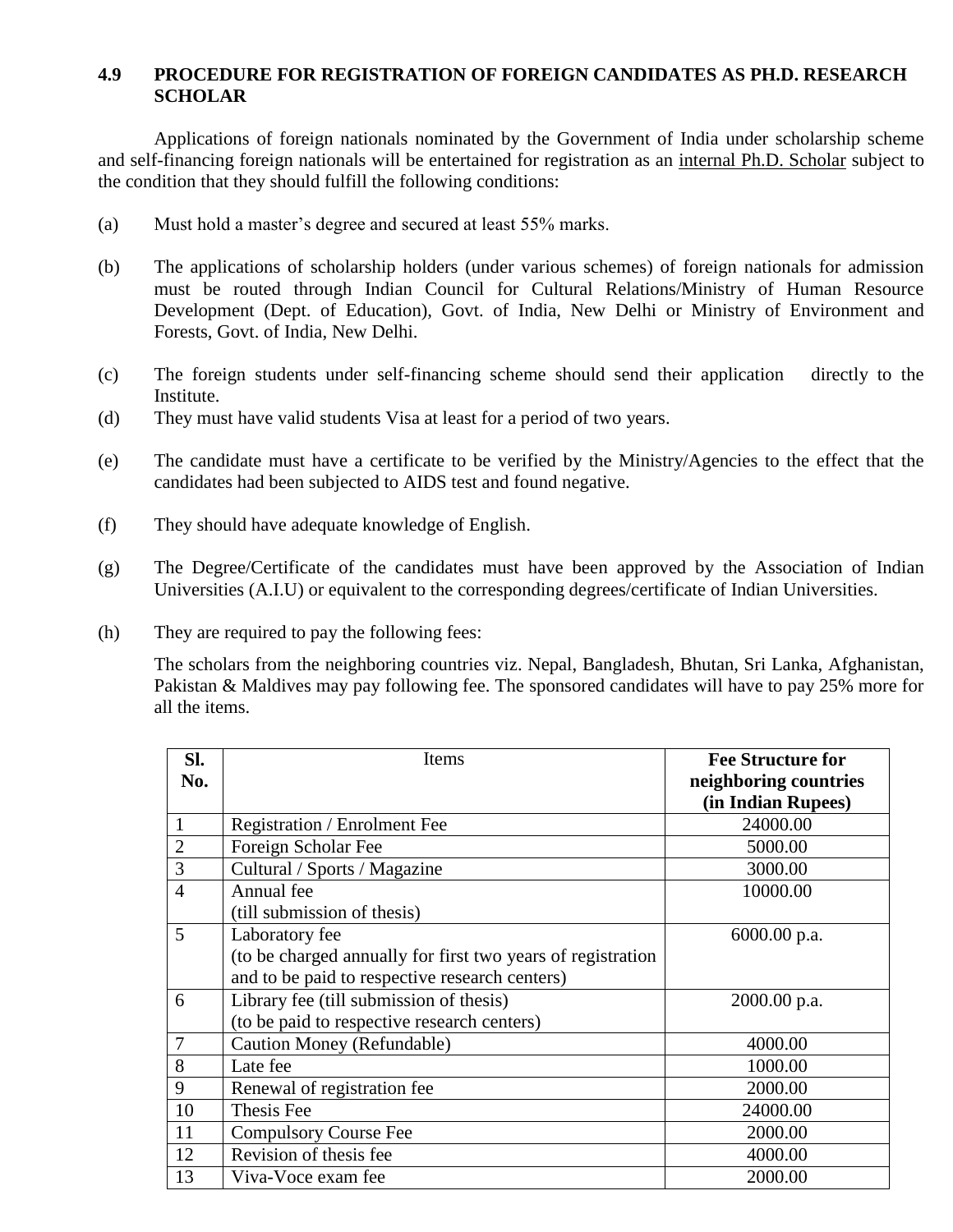In order to encourage Forestry research in neighboring countries the DG, ICFRE/Chairman B.O.M. FRI University may exempt up to fifty percent of the total fee provided the candidates apply for such exemption as per the procedure prescribed by the university. The University shall also lay down the procedure for assessing the proficiency of the foreign scholar in English language so that there is no problem in integrating the scholar with the existing system. The exemption will be subject to performance and evaluation by the concerned Research Advisory Committee. For supporting such foreign students, the ICFRE may provide appropriate grant to the FRI University. There will be no exemption for the sponsored candidates. In case of scholars from other countries the university may register them at twice the above fee structure pending finalization of separate fee structure.

#### **4.10 ORDINANCE GOVERNING ADMISSION IN PH.D. PROGRAMME**

4.10.1. The admission to the Ph.D. Programme of the FRI University shall be through entrance test followed by an interview which shall be organized in all the recognized research centres of the FRI University simultaneously every year as far as possible. The vacancies shall be obtained in advance from research centres/Head of Divisions of FRI. The declared vacancies shall then be notified on the website and will be filled up as per the rules.

The students appearing in the final year of the qualifying exam are also eligible to appear in the entrance test. However the registration will be subject to other conditions of eligibility and as per clause 3.1 of the Ph.D. ordinance.

- 4.10.2. **(i)** The entrance test will be of 200 marks and 3 hours duration to test the ability of the candidate in the research. The guidelines will be issued separately by the office of the Registrar, FRI University. The exam will be conducted once a year preferably during the month of May. The notification and application forms will be made available on website sufficiently in advance.
	- **(ii)** There shall be an interview for the candidates who have qualified Ph.D entrance test and for those mentioned at clause 4.10.3. The interview shall be organized by the Member Secretary, RAC/Head of Division concerned/Nodal Officer of respective research centres.
	- **(iii)** At the time of interview, doctoral candidates are expected to discuss their research interest/area. The final list of the candidates selected for Ph.D. Programme shall be declared after the outcome of the interview.
	- **(iv)** Only the notified number of students will be admitted to the Ph.D. Programme.
	- **(v)** While granting admission to students to Ph.D. Programmes, the University will pay due attention to the Reservation Policy.
- 4.10.3. The candidates who have qualified UGC/CSIR (JRF) Examination / GATE/NET will be allowed to appear for the interview directly without appearing in the written entrance test. However such candidates will have to apply as per the procedure alongwith other candidates. They will have to give a proof of having qualified above exams along with their application form. The UGC/CSIR/GATE/NET exam should have been cleared by the applicant during previous two years from the last date of submission of the form in the University.
- 4.10.4. There will be no entrance test for the Foreign/overseas students. Their admission will be based on the existing Clause 4.9 of the PhD ordinance.
- 4.10.5. Merely qualifying the entrance test and interview does not mean that the candidate will be registered for Ph.D. Programme. The registration in the Ph. D. Programme shall be subject to the condition defined in clause 6.12, availability of suitable supervisor and the approval of Director FRI University.
- 4.10.6. Withdrawn.

.

- 4.10.7. There will be no entrance test for the ICFRE employees or those on deputation to ICFRE.
- 4.10.8. The guidelines for conducting entrance and interview test shall be laid by the Registrar, FRI University office.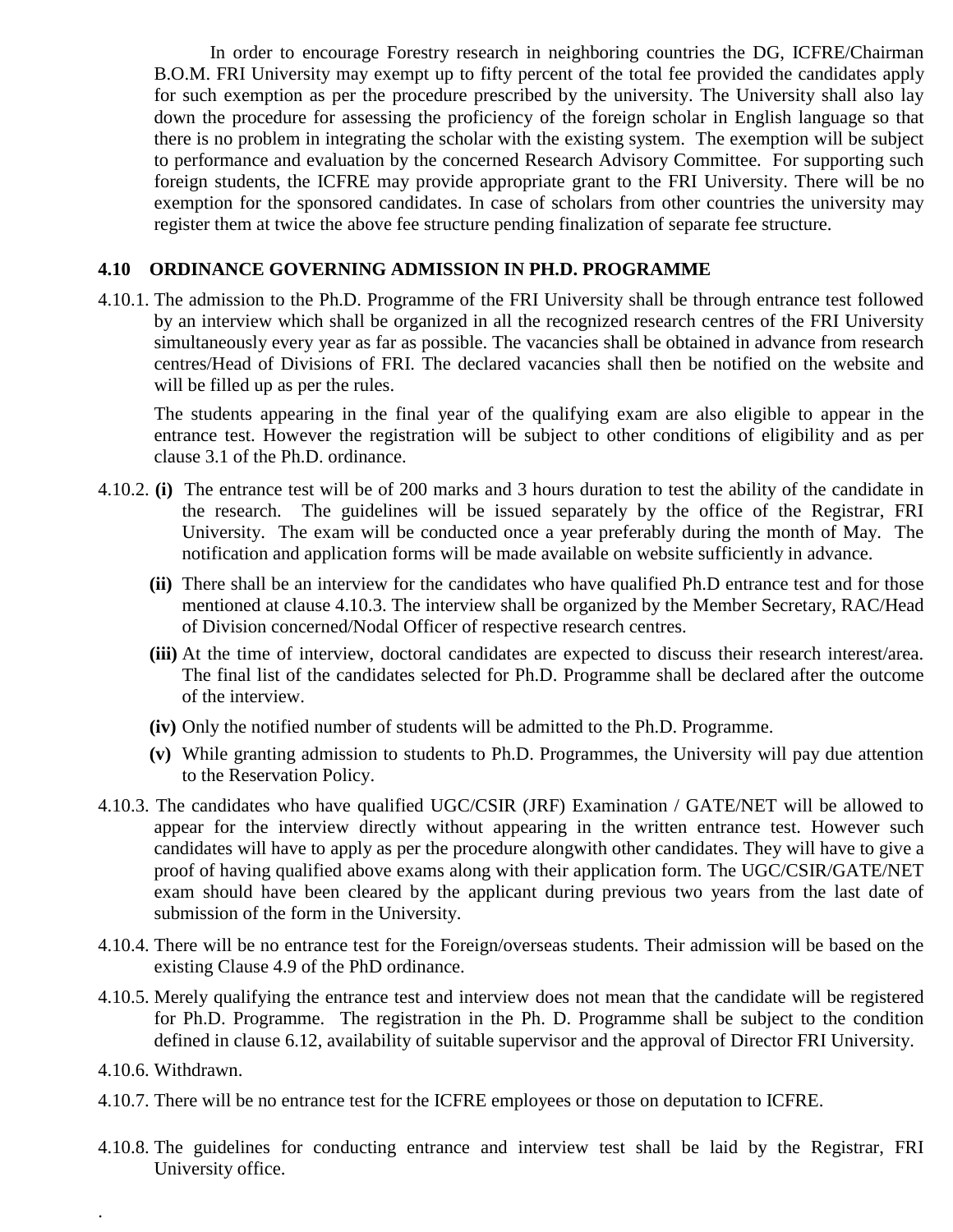#### **Guidelines for holding of the Entrance Test**

- i. The candidates must apply through the Research Centre where he/she want to carry out his/her research work. The applicant will be considered only for the centre through which the application has been forwarded. In exceptional cases, the Director FRI may consider the change of research centre subject to availability of the vacancy.
- ii. The question paper will have following sections and their proportional weightage may be as follows:

| <b>Section-A (Compulsory)</b> |                                               |                         |
|-------------------------------|-----------------------------------------------|-------------------------|
| <b>General Awareness:</b>     | $:25$ questions                               |                         |
| General English:              | $:25$ questions                               |                         |
| <b>Research Aptitude:</b>     | :30 questions (The questions will be based on | reasoning & Statistics) |
|                               |                                               |                         |
| <b>Section-B</b>              |                                               |                         |

\*Basic & Applied Sciences :120 questions (attempt any two subjects)

**\*There will be 60 questions in each section of Section-B. The questions will be based on Forestry, Agriculture, Life Sciences, Environmental Sciences, Chemistry, Physics, Wood Science & technology, Pulp & Paper Technology and Mathematics. The syllabus is given below.**

**\*The candidate will have to attempt two subjects in Section-B (Basic & Applied Sciences), out of which one shall be compulsory depending on the discipline applied for and one shall be optional. The following table may be referred by the candidates for selecting the compulsory subject to be attempted.**

| SI. | Discipline applied for                                                 | Subject to be attempted compulsorily  |
|-----|------------------------------------------------------------------------|---------------------------------------|
| No. |                                                                        |                                       |
| 1.  | Silviculture/ Forest Seed Technology/ Forest Management/               | Forestry                              |
|     | Non Wood Forest Products / Forestry Extension.                         |                                       |
| 2.  | Forest Genetics/Forest Botany/ Forest Pathology/ Forest                | Life Sciences                         |
|     | Entomology/ Forest Ecology & Environment/ Forest                       | or                                    |
|     | Biotechnology/ Environment Management/ Wildlife Environmental Sciences |                                       |
|     | Science                                                                |                                       |
| 3.  | Wood Science & Technology/ Forest Geo-informatics/                     | Forestry or Physics or Wood Science & |
|     | Forest Hydrology                                                       | Technology.                           |
| 4.  | Chemistry of Forest Products/ Pulp & Paper Technology.                 | Chemistry or Pulp & Paper Technology  |
| 5.  | Soil Science                                                           | Agriculture                           |
| 6.  | <b>Forest Bio-informatics</b>                                          | Life Science $\&$ Mathematics         |

- iii. The minimum qualifying marks in entrance examination for general candidates is 50% and for the SC/ST/OBC candidates is 45%.
- iv. The candidates qualifying the entrance test will be called for interview which will be conducted Discipline- wise by the Member Secretary RACs/Nodal Officers of Research centres. The list of candidates qualified in the interview will be sent to the Registrar, FRI Deemed University, who will compile the list of qualified candidates and will obtain the approval of the Director before finally declaring the result.
- v. The list of successful candidates prepared by Registrar FRI Deemed University and shall be sent to all the research centres and will be displayed on the website.
- vi. The successful candidates shall be directed to report to the Registrar FRI Deemed University/Nodal Officers of research centres concerned for compulsory course work of six months duration as per Ph.D. Ordinance.
- vii. On successful completion of the course work the candidates shall prepare the synopsis of their research plan and present before Research Advisory Committee concerned for approval. The Member Secretary shall conduct the meeting of the RAC for synopsis seminar and shall send the proceedings of the synopsis seminar **(in Appendix-3)** along with the approved synopsis (5 copies) duly signed by all the expert members of the RAC on the prescribed format as given in Appendix-II, to the Registrar FRI Deemed University for further action.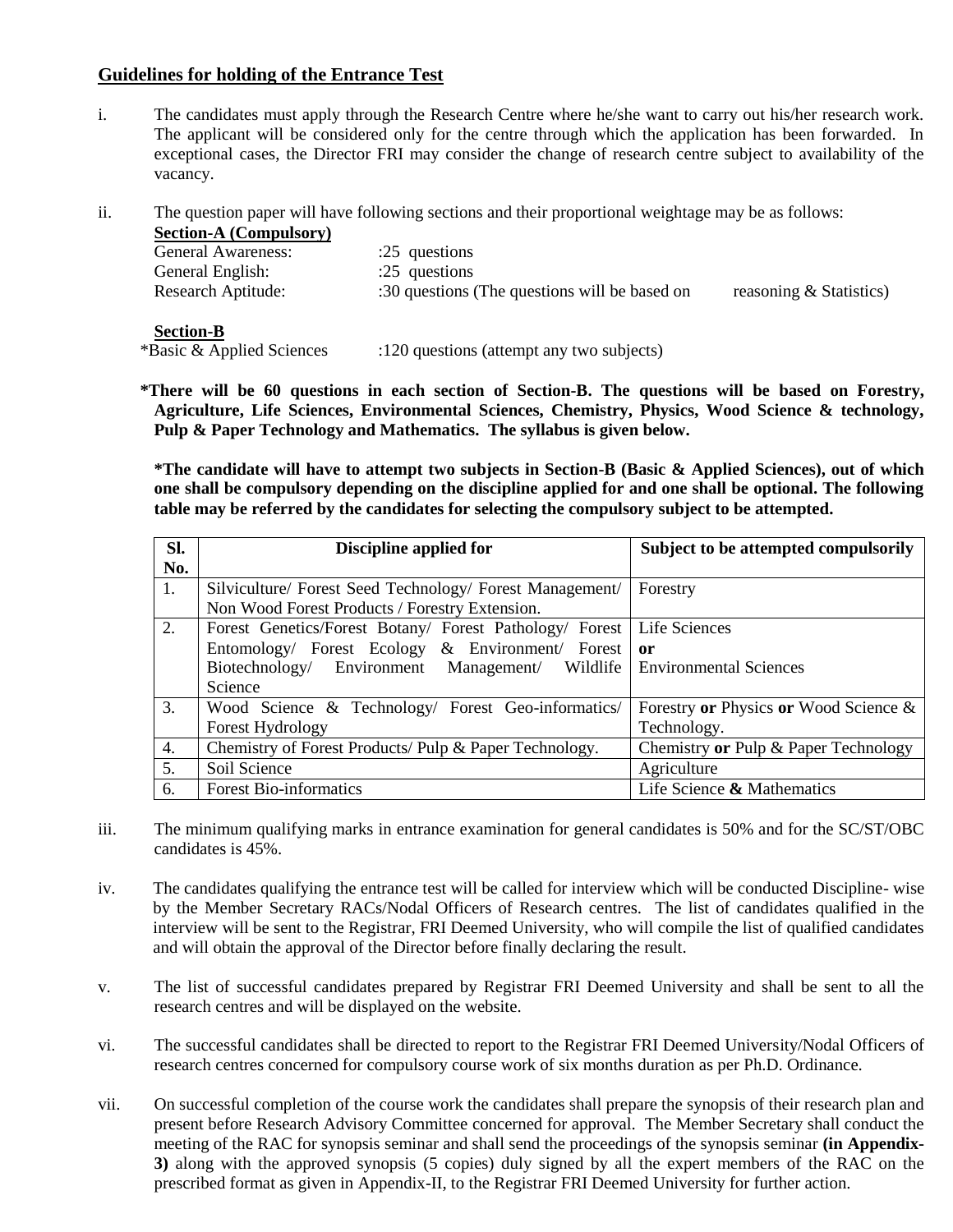#### **5. SUPERVISOR/CO-SUPERVISOR**

5.1.1 Any Scientist/Officer working in F.R.I (Deemed) University or its Research Centers and in ICFRE Headquarter in the relevant field may be considered for appointment as Supervisor, who possesses a Doctorate degree, published work of high standard and should have atleast 5 years of research experience in case of scientists and 5 years of professional experience in case of forester after award of his/her Ph.D. degree in the relevant subject and have atleast one paper published in an international peer reviewed journal and atleast five papers in the national level peer reviewed journals.

Non-Ph.D. Scientists/Foresters working in FRI (Deemed) University or its research centres and ICFRE headquarter having 3 years of professional experience in the relevant field can be considered as Co-Supervisor. Research Officers of FRI (Deemed) University or its research centres and ICFRE headquarter can also be considered as Co-Supervisor having 5 years of professional experience after award of his/her Ph.D. in the relevant subject.

Scientists/Officers, not below the rank of Scientist-C or equivalent or retired as Reader/Scientist from the research organizations other than F.R.I. or its research centers may be appointed as Co-supervisor of a Research Scholar subject to the condition that in such case the research scholar concerned is required to pursue his/her research work mainly in F.R.I. University or its research centers.

The amended clause will be effective from the date of signing of Minutes of the meeting of the Academic Council (12**.8.2014)** 

- 5.1.2 The allocation of the supervisor for a selected student shall be decided by the Division/Research Centres concerned in a formal manner depending on the number of student per faculty member, the available specialization among the faculty supervisors, and the research interest of the student as indicated during interview by the student. The Head of Division/Research Centre shall ensure that the available research scholars are evenly distributed among the available scientist as per their expertise as far as practicable. The allotment/allocation of supervisor shall not be left to the individual student or scientist.
- 5.2 No research scholar hereinafter should be registered under a Scientist/forester who is going to retire or whose tenure of deputation is going to expire within 2 years from the date of registration.
- 5.3 For registering of Ph.D. Scholars the maximum number of research scholars under different level of scientists/Forester at any time is as under:

| Scientist-F&G or equivalent Forester |   |
|--------------------------------------|---|
| Scientist-E or equivalent Forester   | 5 |
| Scientist-D or equivalent Forester   |   |
| Scientist-C or equivalent Forester   | 3 |
| Scientist-B or equivalent Forester   |   |
| <b>Provided</b>                      |   |

- a. That the name of research scholars, who have submitted the thesis, should not be counted for the purpose of fixing the quota of research scholars under a Supervisor.
- b. That the Head of Division certifies that the required laboratory facilities and other infrastructure is available in the Division for accommodating the research scholar
- 5.4 Persons who have registered themselves, as Ph.D. Scholars shall not act as Supervisor or Cosupervisor of any Ph.D. Scholar.
- 5.5 The change of Supervisor should not be allowed. However, in exceptional circumstances, the Academic Council will consider the change of supervisor on the recommendation of the Research Degree Committee.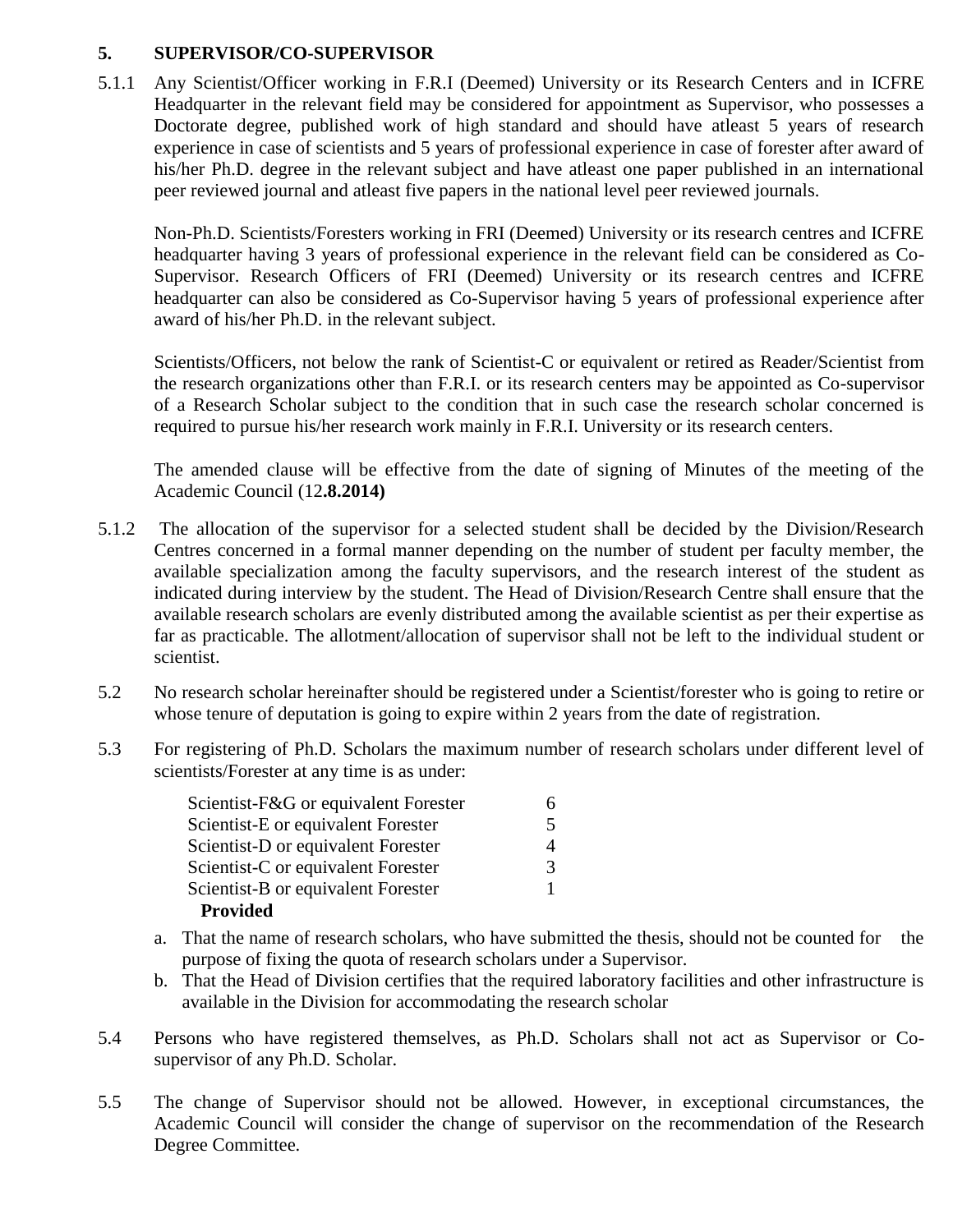#### **6. ENROLLMENT**

- 6.1 Each RAC shall send a copy of the minutes of Synopsis seminar along-with the application of the candidate to the Registrar who shall issue letter of admission to the candidate recommended by the RAC after proper scrutiny and approval of the Director.
- 6.2 On receipt of the communication regarding the admission, the candidate shall pay the requisite fees to the Registrar latest by  $30<sup>th</sup>$  September or  $31<sup>st</sup>$  March for enrollment in that particular term.
- 6.3 Ph.D. Scholars shall be required to be present in the research centre concerned for a minimum period of two years. Their presence shall be duly recorded and maintained in the Division concerned.
- 6.4 A record of the progress of every Ph.D. Scholar shall be kept by his/her Supervisor. The Supervisor shall forward six monthly progress reports of the candidate in March and September to the Chairman, RAC. The RAC shall consider the progress reports and forward the same with recommendations and comments, if any, to the Registrar.

#### 6.5 **Registration of a Ph.D. Scholar is liable to be cancelled by the Director at any time if**:-

i) Two consecutive six monthly progress reports are not submitted at all or are not satisfactory as per recommendations/comments of RAC.

**However, the research scholar is required to submit the six monthly progress reports till the work is presented in the pre-thesis submission seminar and is approved by the committee for submission of thesis.**

#### **The initial 4 progress reports may come through Chairman and Member Secretary R.A.C. The rest can come through Head of Division and Supervisor concerned.**

- ii) The attendance in case of Research Scholar should not be less than 75% in any term.
- 6.6 No Ph.D. Scholar shall accept during the period of research any paid assignment apart from Research Fellowships, Research Assistantship etc. unless in the opinion of the RAC such an assignment will not interfere with his/her research work.
- 6.7 A Ph.D. Scholar shall not be permitted to take any other degree course, but may be permitted by the RAC to take part-time Diploma or Certificate course(s) not affecting the scholar's research work adversely.
- 6.8 Withdrawn
- 6.9 The Research Scholar may **not later than three months from** the date of issue of registration letter, modify the scheme of the research work or nature or scope of the subject, on the recommendation of the Supervisor and RAC, with the approval of Director.
- 6.10 A Ph.D. Scholar shall be permitted to submit his thesis not earlier than twenty-four months from the date of his registration.
- 6.11 In case a Research Scholar does not submit his/her thesis within four calendar years from the date of permission granted to him/her unless the term is extended by the Research Degree Committee on the recommendation of the Research Advisory Committee for a period of 1 calendar year, his/her registration shall lapse.

Provided that Research Degree Committee on the specific recommendation of Research Advisory Committee concerned may extend the term of registration of a research scholar for one more year as a very special case.

The recommendations of the R.A.Cs for extension of term of registration must reach this office before expiry of the term of registration.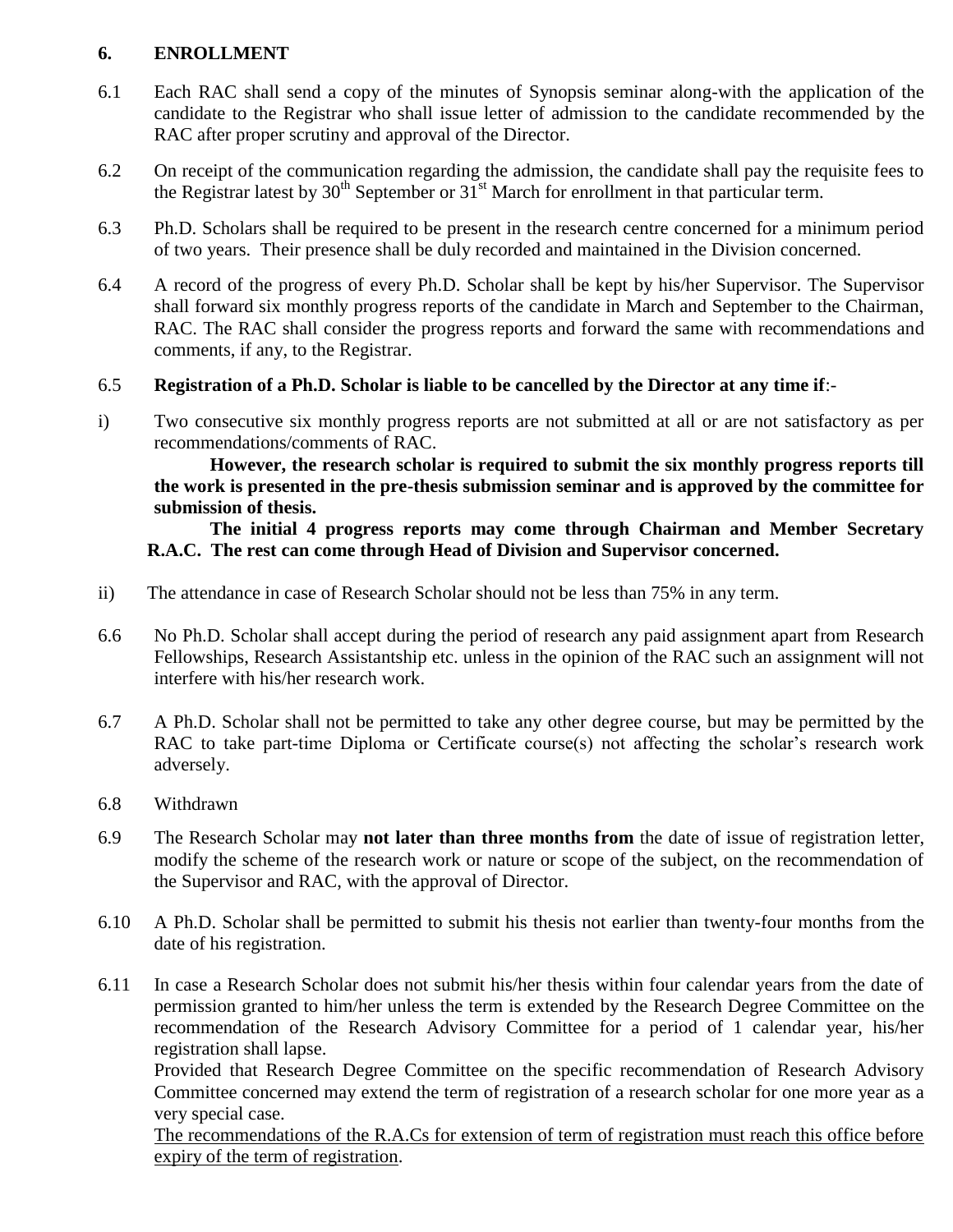- 6.12 It shall be made **compulsory for all the Ph.D. Scholars** to pursue the following courses for **one semester (6 months)** at F.R.I University or its Research Centres. The courses will be conducted by Registrar, FRI University/Nodal Officer concerned in a time bound manner.
	- i) Basic Forestry course as per syllabus vide Appendix-8
	- ii) Computer application course as per syllabus vide Appendix-9

iii) Statistics and Research Methods in Forestry course as per syllabus vide Appendix-10 in addition to the prescribed syllabus; appropriate section on Research Methodology will also be included.

iv) Special problem to be given by Supervisor and presented in the form of review of literature/technical report in the related discipline/area of research. The Supervisor/Cosupervisor shall evaluate the report and if satisfied, may issue a certificate to that effect as per the Performa given by Registrar's office.

The scholar will have to pass above courses given in sl. no. (i), (ii)  $\&$  (iii) and obtain satisfactory certificate for sl. no. (iv) so as to get registered as research scholar. The minimum pass mark for the above courses will be 50%. However for the candidates who have passed M.Sc. in Forestry/Wood Science & Technology, the course on Basic Forestry will be optional.

In all such cases, where research scholar may have pursued these courses as given in item no. (i) (ii) & (iii) above as a part of curriculum in any other course, the research scholar concerned shall be allowed to appear in the exam directly and be exempted to appear in the regular classes. The scholar will have to pass the exam as per the rules of the FRI University and a certificate to that effect will have to be issued by the research center concerned.

On successful completion of the course work and special problem at the end of 6 months the candidate shall be allowed to submit the synopsis before the RAC in the synopsis seminar and **obtain its approval of the synopsis**.

- 6.13 The performance of the Research Scholar concerned shall be evaluated at the end by the RAC concerned during Pre-thesis Submission Seminar and report may be sent to Registrar for record.
- 6.14 The Ph.D. scholars shall publish atleast one research paper in a peer reviewed journal before the submission of the thesis for evaluation, and produce evidence for the same in the form of acceptance letter or the reprint. The acceptance letter or the reprint should be attached along with the thesis in the annexure.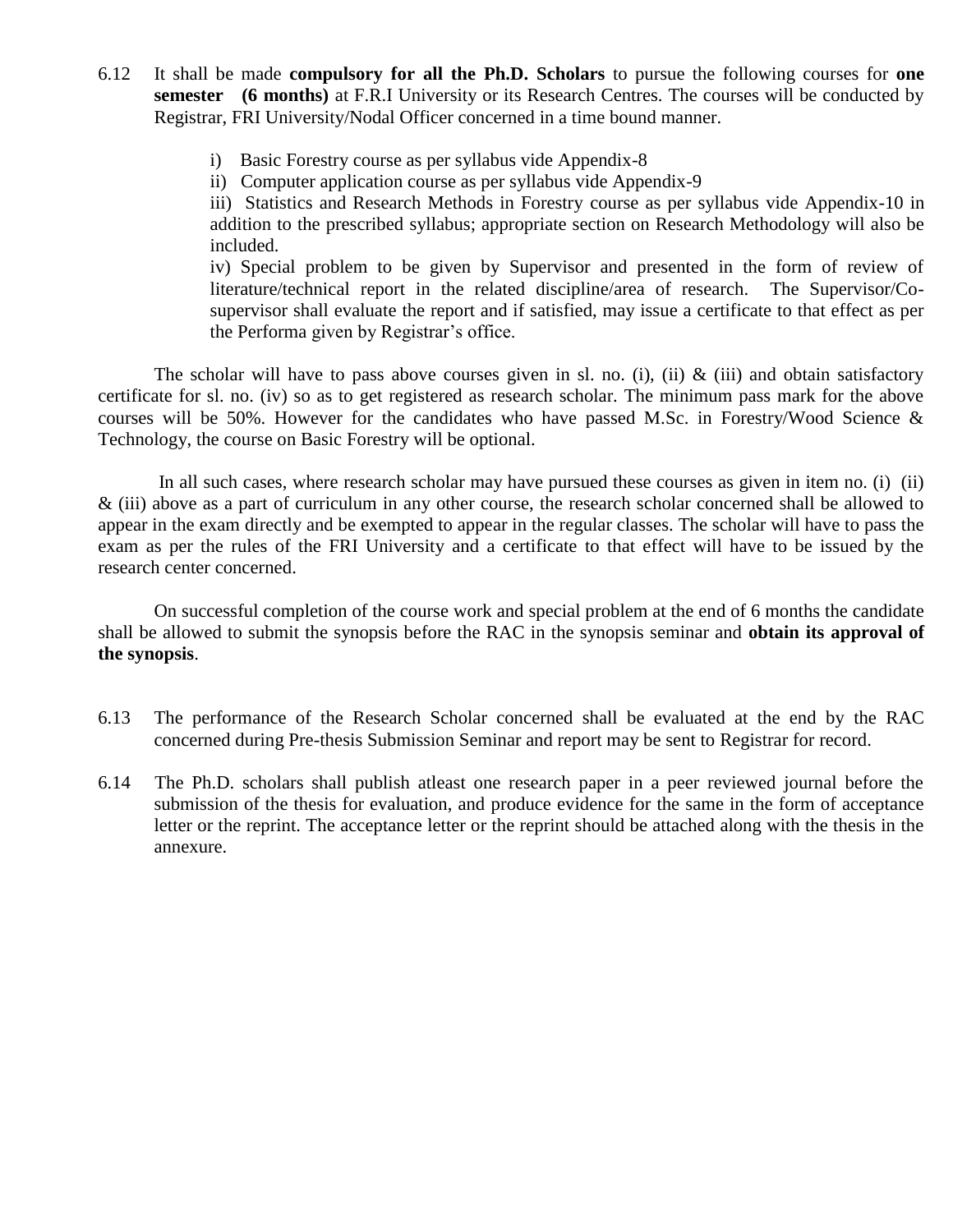#### **7. SUPPLICATION OF THESIS**

- 7.1 On completion of the research work for Ph.D. by the candidate, the Supervisor shall organize, in consultation with the Head of Division under the auspices of the RAC a pre-thesis submission seminar by the candidate to present his/her progress and achievements and to receive suggestions for further improvement of the thesis.
- 7.2 After the pre-thesis submission seminar, the Supervisor shall forward the application of the candidate for supplication of the thesis along-with the minutes of the pre-thesis submission seminar and a certificate that the corrections/suggestions given by the RAC members in the pre-thesis submission seminar have been incorporated.
- 7.3 A Ph.D. Scholar shall ordinarily supplicate the Ph.D. thesis within six months from the date of his/her pre-thesis seminar or till completion of term of registration whichever is earlier through the Supervisor and the Head of Division. The supervisor shall forward therewith **four spirally bound printed copies of the Ph.D. Thesis and 5 copies of summary of the thesis** to the Registrar.
- 7.4 The **thesis shall comply with the following conditions and should contain following documents**:
- i) It must be a piece of research work characterized either by the discovery of facts or by a fresh approach towards the interpretation of facts. In either case, it should evince the candidate's capacity for critical examination and sound judgment.
- ii) It shall be satisfactory in point of language and presentation of subject matter.
- iii) The thesis shall be accompanied by:-
	- 1) A declaration from the Ph.D. scholar that the thesis embodies the result of his/her own work and observations and in that respects the investigation appears to advance knowledge in the subject.
	- 2) A certificate from the Supervisor and Co-Supervisor stating:
		- a) That thesis embodies the work of the Ph.D. Scholar himself/herself
		- b) That in the opinion of the Supervisor/(Co-supervisor, if any), the thesis fulfills the requirements of the Ordinance governing award of Ph.D. Degree of F.R.I. University
	- 3) A certificate from RAC to be obtained at the time of pre thesis seminar in the given format at **Appendix -7**.
	- 4) Registration letter.
	- 5) Publication/Letter of acceptance

#### **The documents specified above shall be bound in the beginning of the thesis strictly in the above sequence.**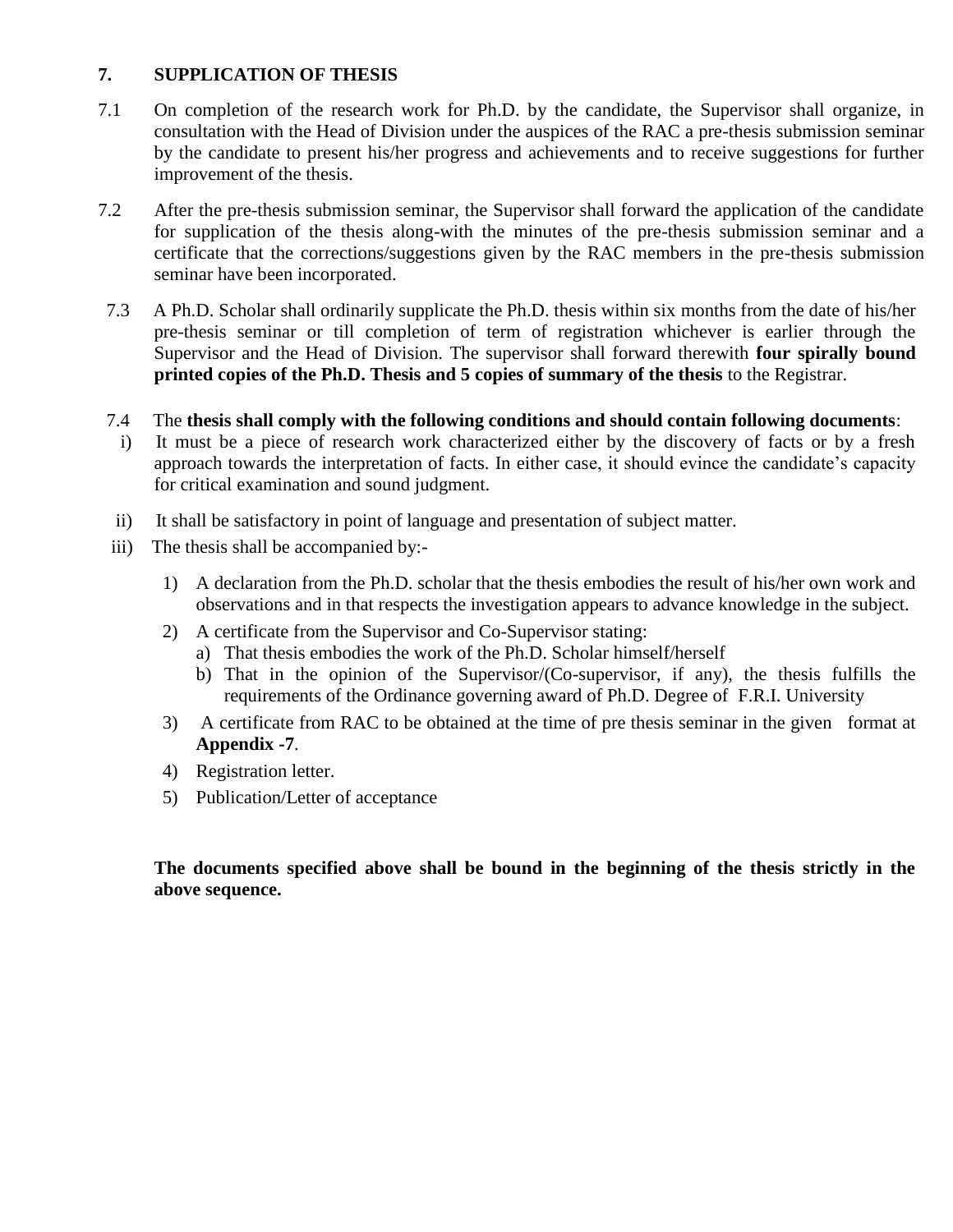#### 7.5. **Format of the thesis**

The entire thesis submitted to the FRI (Deemed) University shall be in following format.

(i) The thesis cover page should be printed in the under mentioned format:

#### **Title of the thesis**

THESIS SUBMITTED TO THE FOREST RESEARCH INSTITUTE (DEEMED) UNIVERSITY DEHRA DUN, UTTARAKHAND For THE AWARD OF THE DEGREE OF DOCTOR OF PHILOSOPHY IN FORESTRY (Name of Discipline should be printed here)



By

Name of the Research Scholar

Name of the Division/Research Center

#### Year

- (ii) The following should be printed on the side of the thesis (at the time of submitting hard bound thesis): Name of the scholar Title of the thesis Year of submission of the thesis
- (iii) The cover should be either green or black in colour. The colour of the letters printed on the cover should be golden and the thesis cover should be laminated. (at the time of submitting hard bound thesis)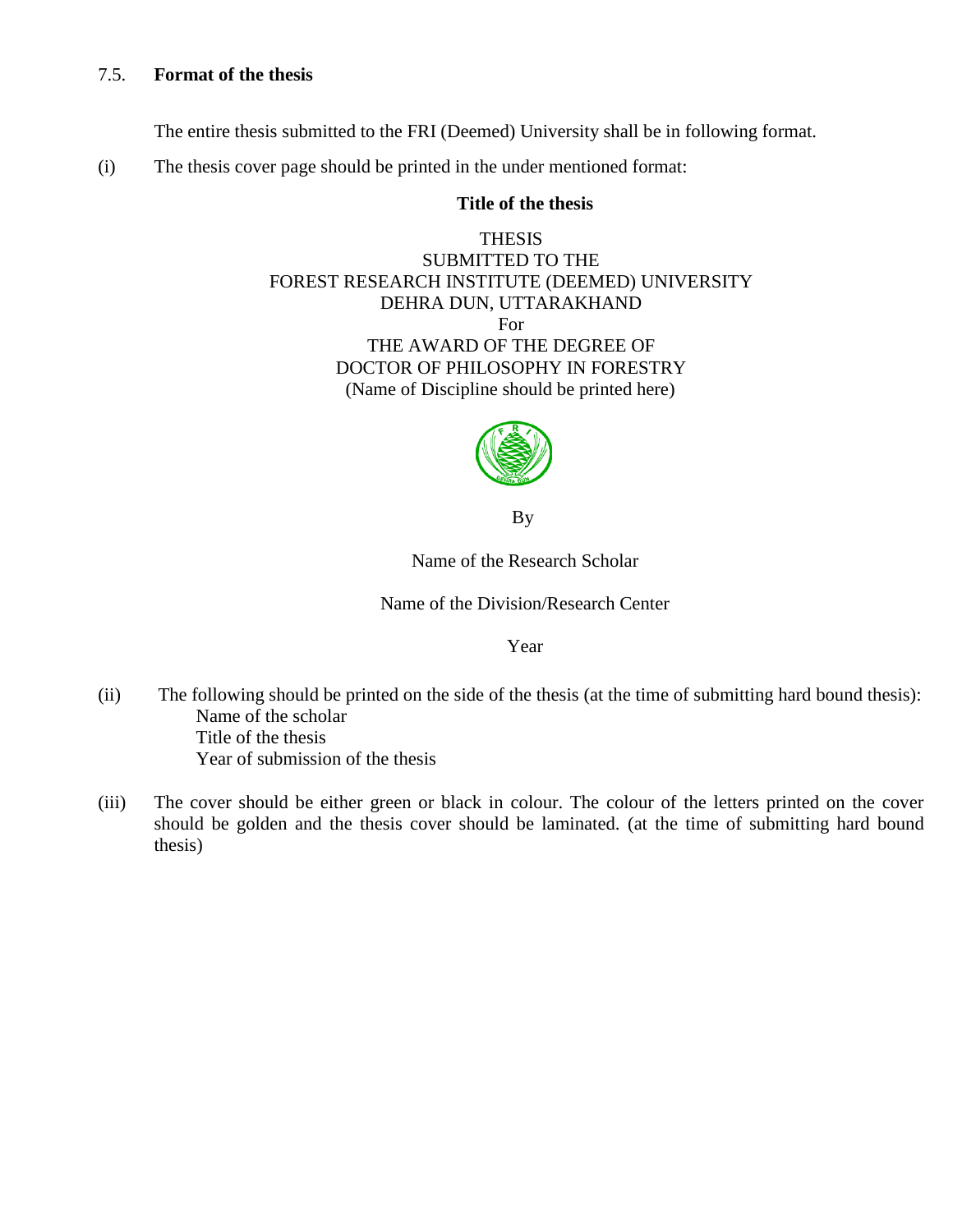#### **8. EXAMINATION**

- 8.1 When the Ph.D. Scholar has completed his/her pre-thesis seminar, the concerned RAC shall recommend to the Registrar **a panel of at least eight examiners duly signed by them giving brief bio-data and indicating major areas of research/expertise of the examiners.** The scholar shall submit five copies of summary of the thesis work along with the thesis. The panel of examiners shall be submitted by the Registrar to the Director, FRI University for appointment of **three examiners atleast one of them should be from outside the State where research has been carried out**. However, the Director, FRI University may appoint any other experts as examiner beyond the names recommended by the RAC. After appointment of the examiners by the Director FRI, the Registrar shall get in touch with each examiner with a copy of the summary to secure acceptance of the examiner ship.
- 8.2 An examiner shall ordinarily be required to accept the appointment offered by the F.R.I. University within the time indicated by the Registrar in the appointment letter. If, however, no information is received from an examiner within a reasonable time from the date of issue of the letter of appointment his appointment shall stand cancelled and another examiner shall be appointed.
- 8.3 On receipt of the acceptance of any examiner, the Registrar shall forward the copy of the thesis to him and take all action to get the report of the examiner expeditiously.
- 8.4 The examiner shall be requested to submit their individual reports within two months on the receipt of the thesis.
- 8.5 The examiner shall categorically recommend in the prescribed Performa acceptance or rejection or revision of the thesis and also give their detailed comments and examiners shall state if the thesis complies with the following conditions in case they recommend the award of the degree.
	- a) It is a piece of research work characterized either by discovery of facts or by a fresh approach towards interpretation of facts.
	- b) The thesis evinces the Research Scholar's capacity for critical examination and sound judgment.
	- c) It is satisfactorily in point of language and presentation of such matter.
- 8.6 The examiner shall return the copy of the thesis, soon after submission of the report.
- **8.7 (a) In case all the three examiners accept the thesis the same shall be accepted.** 
	- **(b) In case all the examiners reject the thesis or two of them reject the thesis and third accept the thesis or two of them rejecting and the third recommending revision such thesis shall be rejected.**
- 8.8 **If two examiners accept the thesis and the third examiner recommends for revision or two recommending revision and third one recommending acceptance or if all the three recommend for revision, in all such conditions the thesis will be returned to the scholar for revision and the research scholar shall have to resubmit the thesis after revision in the light of examiner's observations. The revised thesis shall be sent to those examiners once again for re-evaluation who have recommended for revision and in such case there shall be only two options for the examiner 1. Accepted 2. Revision, in the format of re-evaluation report. In case any of the examiners recommend for revision for the second time, the candidate will be invited for viva where he/she will also defend/justified his/her work in the light of the examiner's comments in evaluation and re-evaluation reports.**
- **8.9 If two examiners accept the thesis and the third reject the thesis or in case one accepts the thesis, one recommends revision and the third rejects the thesis in such case the Director, FRI/VC, FRIDU shall appoint the fourth examiner for evaluation of the thesis. The opinion of the fourth examiner shall be final and binding on the scholar. If fourth examiner also recommends for rejection of the thesis then such thesis shall be rejected. However, the scholar be allowed to re-submit the thesis at least after 12 months and not later than 24 months, provided the title of the thesis remains unchanged. Normal procedure will be followed for the evaluation of the resubmitted thesis. In case of re-submission of the thesis, a fresh fee for the examination shall be paid by the candidate. No candidate shall be allowed to resubmit the same title more than once.**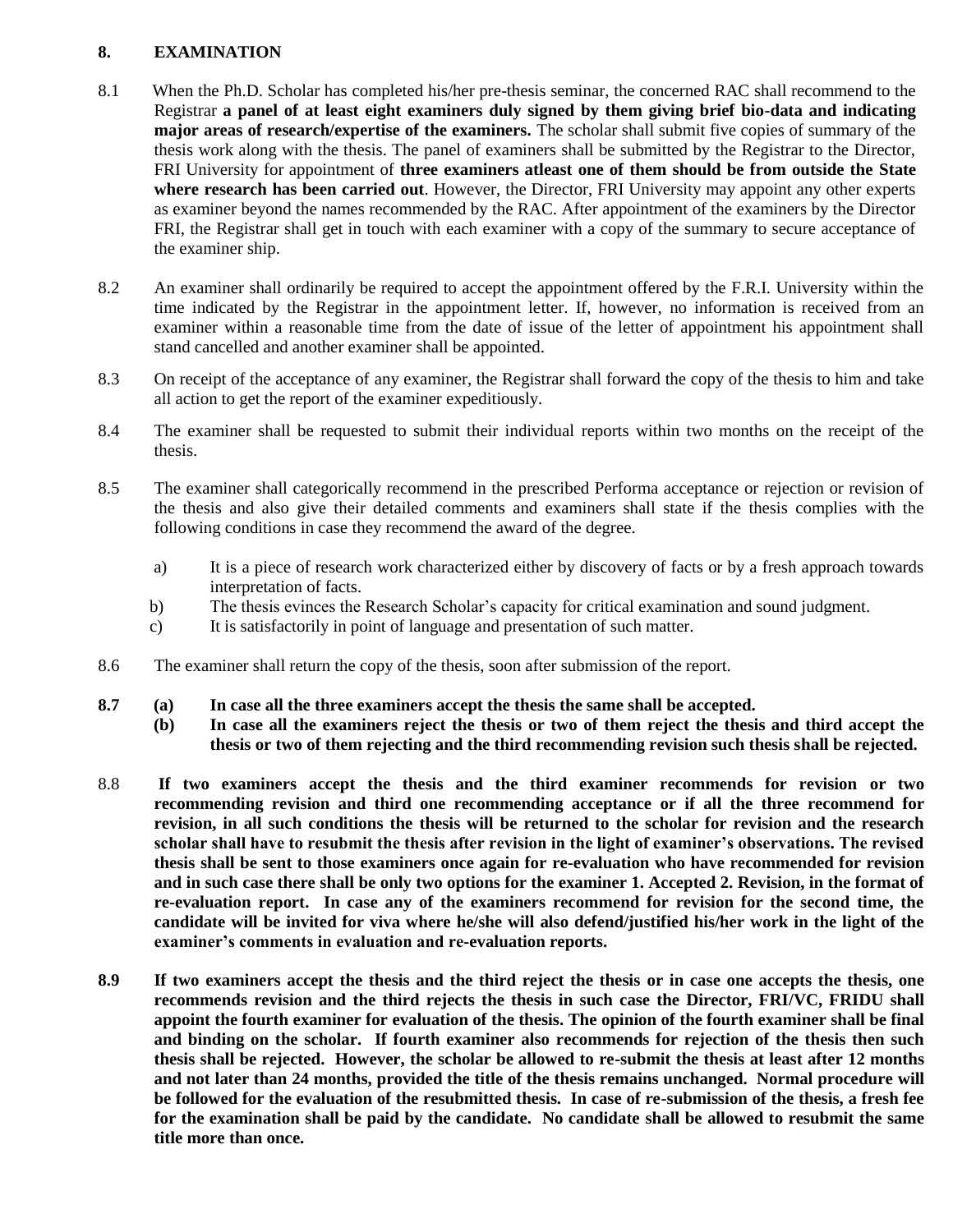- **8.10 If the examiners recommend that the candidate be asked to revise his/her thesis, the Director shall permit the candidate to resubmit his/her thesis not later than Twelve months, the period being counted from the date of issue of letter to him/her. He/She shall have to pay a fresh fee of Rs.2000/- at the time of resubmitting his/her thesis. But it shall not be necessary for him/her to reproduce any certificate of further attendance at the institution/research center at which he/she had carried his/her work. In exceptional cases, the Director FRI/VC FRIDU may allow a scholar to submit the revised thesis after the prescribed period and in that case additional penalty to be decided by Director FRI/VC FRIDU would be charged from the candidate.**
- 8.11 The re-submitted thesis shall be examined as far as possible by the old set of examiners.
- 8.12 As per the above sub clauses if the thesis is accepted then the research scholar shall be called upon to appear for an examination before the following Viva-Voce Board:-
	- 1. External examiner Chairman.
		- (Nominated by the Director, FRI out of the examiners who have evaluated the thesis.)
	- 2. Internal examiner Member
	- (Supervisor/Co-supervisor)

 On satisfaction of the Viva-Voce Board the chairman may write a detailed report in his/her own hand in the prescribed Performa on the viva-voce presentation by the scholar and may recommend him/her for award of Ph.D. Degree by FRI University. Such case shall be submitted to the RDC for consideration of the award of Ph.D. degree. **On approval of the RDC the degree will be deemed to be awarded from the date of viva voce.** The Board of Management shall award the final degree on passing of grace.

Provided that if a Viva-Voce board is not in a position to conduct the Viva-Voce examination, the Director may look into the special circumstances of the case and may appoint alternative Viva-Voce examiner/examiners.

- 8.13 In case the recommendations of the Viva-Voce examiners differ from that of the thesis examiners or there is a difference of opinion between the Viva-Voce examiners, the Research Scholar may be asked to re-appear at a second Viva-Voce examination within six months. If the Research Scholar fails to satisfy the Viva-Voce examiner a second time, his thesis shall be finally rejected.
- 8.14 The examiners may seek clarification on the subject matter of the thesis from the Supervisor. The provision will be incorporated in the letter to be sent to the examiners while sending the thesis.
- 8.15 The thesis as such shall be published only with the permission of the F.R.I. University and such publication, shall state on the title page itself that it was a thesis approved for the award of the Ph.D. Degree of the F.R.I. University.
- 8.16 Following the successful completion of the evaluation process and viva voce exam, the Ph.D. Scholar shall submit **two hard bound theses as well as** two soft copies of his/her thesis to the University. Out of which the University shall submit a soft copy of the Ph.D. thesis to the UGC within a period of thirty days, for hosting the same in INFLIBNET, accessible to all Institutions/Universities. The other copy shall be sent to the library for record. **Out of two hard bound theses, one thesis shall be sent to the Library of the University and other one shall be sent to the Research Centre/Division concerned for record.**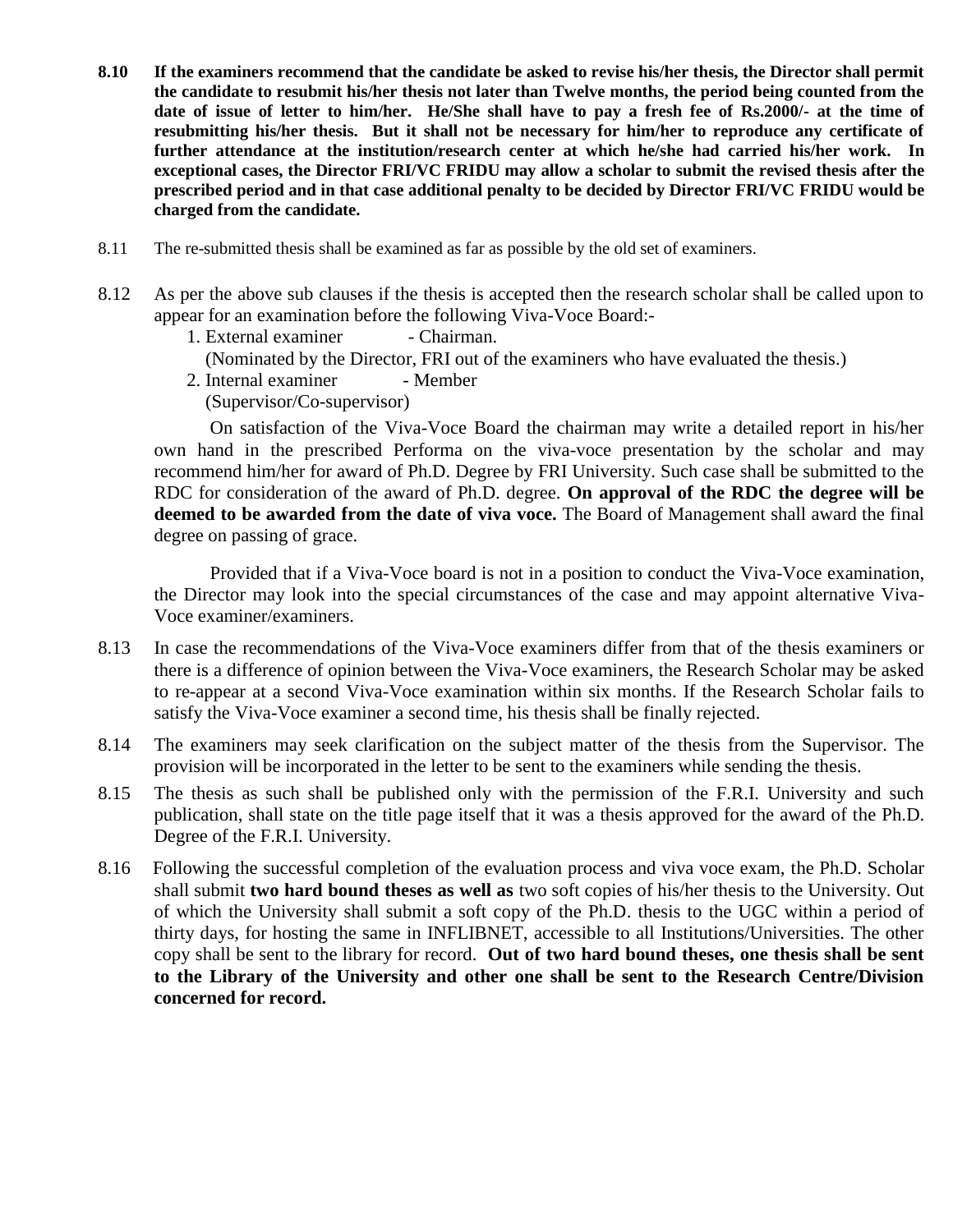#### **9. CONCLUSION**

9.1 From the date when these Ordinances come into operation all previous Ordinance on the subject shall cease to have effect.

Provided that this revocation shall not affect the previous ordinance so revoked or anything done or suffered under any previous ordinance so revoked or affect any right, privilege, obligation or liability acquired, arrived or incurred under any ordinance so revoked.

9.2 Notwithstanding anything contained in these ordinances, any question, which is not covered by these ordinances, or any difficulty arising out of these ordinances shall be dealt with by the Academic Council.

#### **The following are the established Research Centres of F.R.I. University:**

- 1. Indian Institute of Forest Management, Nehru Nagar, P.O. 357, Bhopal, M.P.- 462 003
- 2. Tropical Forest Research Institute, P.O. R.F.R.C., Jabalpur-482 021
- 3. Arid Forest Research Institute, P.O. Krishi Mandi, New Pali Road, Jodhpur 342-005
- 4. Himalayan Forest Research Institute, Conifer campus, Pathaghati, Shimla 171 009
- 5. Institute of Wood Science & Technology, P.O. Malleswaram, Bangalore- 560 022
- 6. Institute of Rain & Moist Deciduous Forest Research, Jorhat, Assam
- 7. Institute of Forest Genetics & Tree Breeding, Coimbatore 641 002
- 8. Institute of Forest Productivity, Main Road, Hinoo, Ranchi 834 002
- 9. Forest Research Institute, P.O. New Forest, DehraDun 248 006
- 10. Kerala Forest Research Institute, Peechi 680 653, Thrissur Distt., Kerala State
- 11. Wildlife Institute of India, P.O. 18, Chandrabani, Dehra Dun 248 001
- 12. Indian Plywood Industries Research & Training Institute, P.O.:2273, Tumkur Road, Bangalore-560022
- 13. Forest Survey of India, P.O: I.P.E., Kaulagarh Road, Dehra Dun 248 195
- 14. UP Forest Research Institute, Kanpur 24
- 15. Indian Institute of Remote Sensing, (NRSA), 4<sup>th</sup>, Kalidas Road, Dehra Dun
- 16. G.B. Pant Institute of Himalayan Environment & Development, Kosi- Katarmal, Distt. Almora – 263 643.
- 17. Central Pulp & Paper Research Institute, P.O. Box 174, Star Paper Mill Road, Himmat Nagar, Saharanpur- 247001 (U.P.)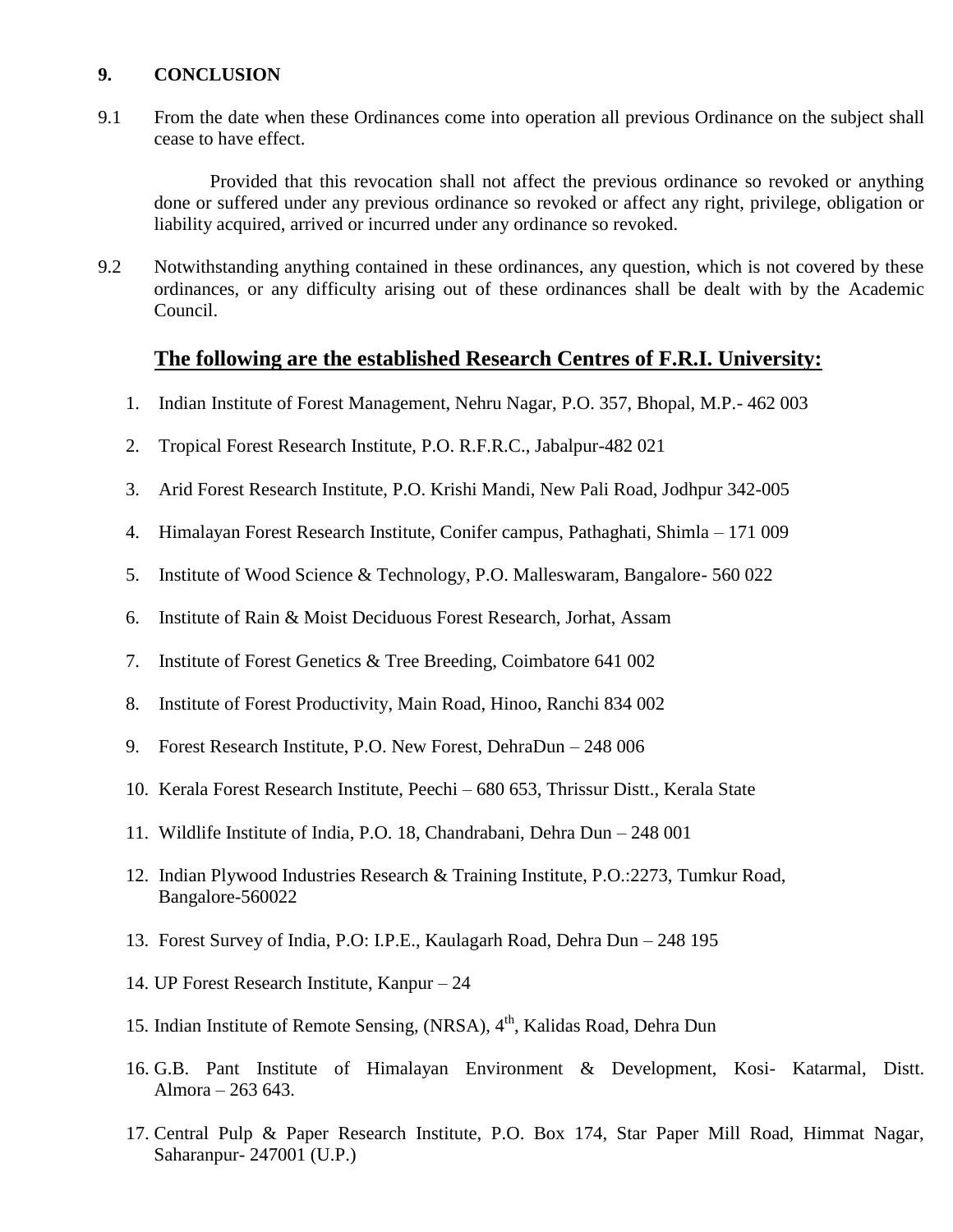#### **\*GUIDELINES FOR PREPARING Ph.D. SYNOPSIS**

1. **Cover page** should have title of the proposed work with name of the Research Scholar and Supervisor in a format as depicted below: -

| <u>Format:</u>                                                    | <b>Example:</b>                                                     |
|-------------------------------------------------------------------|---------------------------------------------------------------------|
| (Title of the proposed research plan)                             | Bamboo – endomycorrhiza: Ecology,<br>growth and macroproliferation. |
| Synopsis of the proposed research plan                            | Synopsis of the proposed research plan                              |
| Submitted for the degree of                                       | Submitted for the degree of                                         |
| Doctor of Philosophy in<br>Forestry<br>(Name of Discipline)<br>Of | Doctor of Philosophy in<br>Forestry<br>(Name of Discipline)<br>Of   |
| <b>Forest Research Institute</b><br>(Deemed) University           | <b>Forest Research Institute</b><br>(Deemed) University             |
| By                                                                | By                                                                  |
| Name of the Scholar                                               | <b>XYZ</b>                                                          |
| Under the Supervision of                                          | Under the Supervision of                                            |
| Name and address of Supervisor                                    | <b>XYZ</b>                                                          |
|                                                                   | Forest Research Institute, Dehra Dun                                |

*\* 7 copies of the synopsis are to be submitted to the Member Secretary, Research Advisory Committee by the candidate. The Member Secretary will send one copy to each member of R.A.C. for perusal.*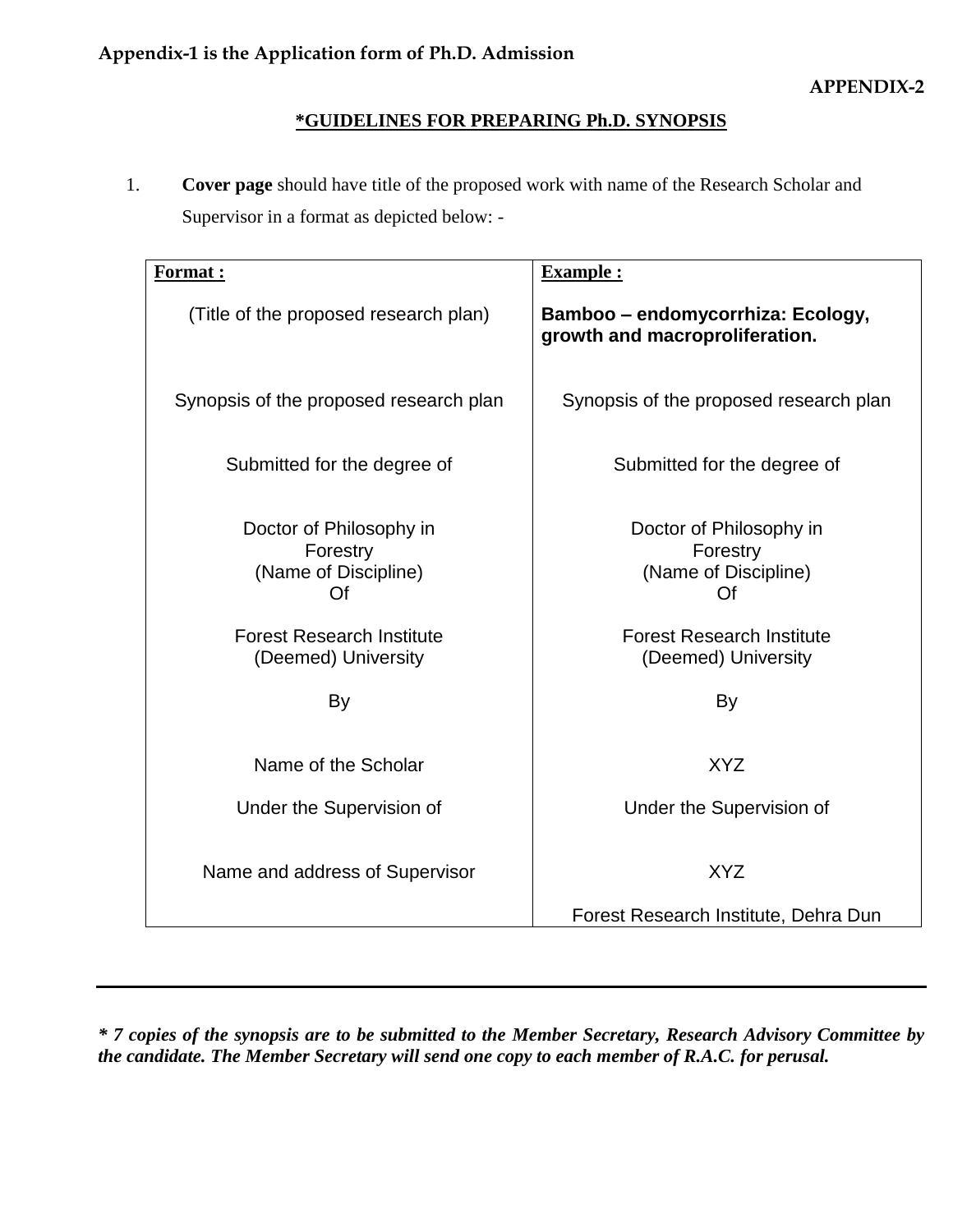**2. Second page** should have details of Research Scholars, Supervisor and place of work where Research Scholar intends to conduct studies with signature of Research Scholar and Guide both. **After synopsis seminar, names of R.A.C. members may also be indicated on this page.** These informations be **formatted** as below:-

#### **\*\* Synopsis of proposed research plan approved by the Research Advisory Committee for the degree of Ph.D. submitted to the F.R.I. (Deemed) University, Dehradun**

Topic of Research: (approved by the RAC)

Name of the Research Scholar:

Name and Designation of Supervisor:

Name and Designation of Co-Sup:

Place of work:

\*\*\*Name of Expert Members of RAC:

Signature Signature Signature Signature Signature Signature Signature Signature Signature Signature Signature (Name) (Name) Supervisor/Co-supervisor if any Research Scholar

\*\*\* Signature \*\*\* Signature \*\*\* Signature (Name) (Name) Chairman RAC **Member Secretary.RAC** 

*\*\* Synopsis to be revised after the R.A.C. meeting (synopsis seminar) as per the comments/ recommendations of R.A.C. \*\*\* Names of the R.A.C. members should be mentioned in the synopsis approved by the RAC and the same should be signed by the Chairman and Member Secretary .*

- 2. **Introduction:** Species/organism/theme/aspect of research should be introduced with background information indicating its importance and relevance with over all objectivity and concept of forestry.
- 4. **Review of literature:** Review of literature should be comprehensive covering various aspects of the proposed work but it must be precise with recent information. Detailed review at this stage is not required.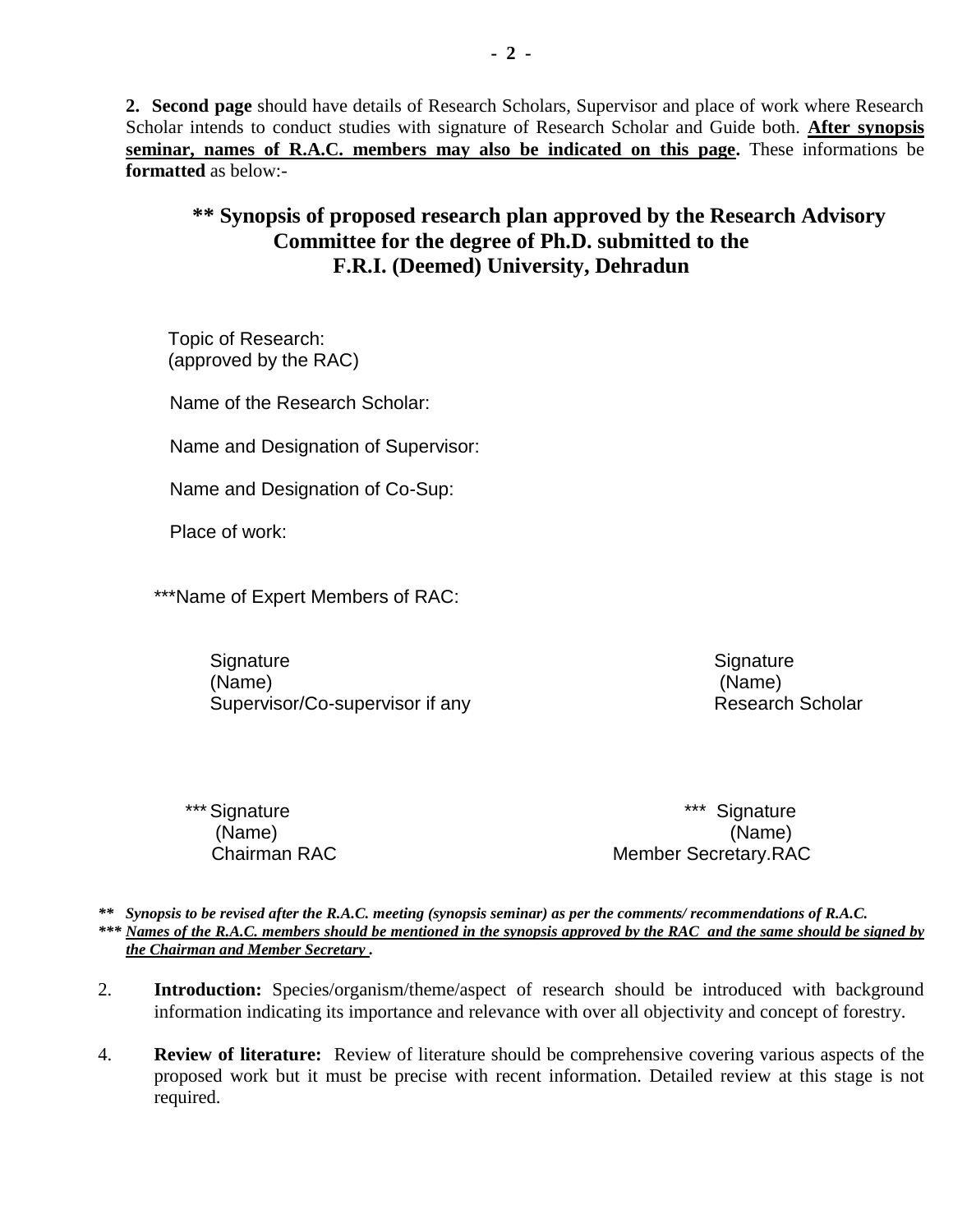5. **Methodology:** Techniques in brief should be given in respect of specific experiments/observations only. Methods of routine nature need not be described.

6. **Proposed plan of work:** This part of the synopsis is very important. Different aspects of the proposed plan of work should be given into separate components/chapters/sub-projects. Each component/sub-project should have detailed titles of various experiments proposed to be performed. Wherever possible area of research be mentioned indicating whether studies would be performed in the laboratory or in some specific filed conditions.

7. **Expected Conclusions:** Researcher may indicate the conclusions, which are expected to be drawn from the proposed studies.

8. **References:** References should be listed alphabetically author wise. In the text, the reference should be quoted as Sen-Sarma (1980) or Sen-Sarma and Thakur, (1981) or Sen-Sarma et al. (1982) for single, two and more than two authors, respectively. Papers by the same author in the same year should be distinguished by letters, a, b, c, etc. For references, following pattern should be followed.

#### **FOR RESEARCH PAPERS:**

Ahmad, M. 1987. Relative resistance of different clones of Tectona grandis to teak defoliator, Hyblaea puera Cram. (lepidoptera: Hyblaedae) in South India. Indian Forester, 113(4): 281-286.

#### **COMPLETE BOOKS:**

Beeson, C.F.C. 1941. The Ecology and Control of the Forest Insects of India and the Neighbouring Countries. Vasant Press, Dehra Dun, ii + 1007 pp.

#### **FOR A CHAPTER IN EDITED BOOK:**

Heather, W.A. and Griffin, D.M. 1984. The potential for epidemic disease, 143-154: In Eucalyptus for Wood Production, Hills, W.E. and Brown, A.G. (eds.) CSIRO/Academic Press, Sydney.

#### **CITATION FROM NEWSPAPERS:**

Hanumantha Rao, C.H. and Singh Padam, 1986. Fertilizers strategy of diffusion. The Economics Times (Bombay), Jan. 29, 25(327): I-II (Suppl.).

#### **THESES AND DISSERTATIONS:**

Mehra, M.S. 1984, Litterfall and nutrient return in certain forest ecosystems of Kumaun Himalaya, Ph.D. thesis, Kumaun University, Nainital : 274 pp.

#### **FOR ANNUAL REPORT:**

Annual report, 1989-90. Department of Agricultural Research and Education, Ministry of Agriculture, Govt. of India, New Delhi 67-70

#### **IN CASE OF PROCEEDING/CONFERENCE:**

Khan. M. 1987. NGOs and Agroforestry. In Professional Education I Agroforestry, 209-215: Easter Zulbert, E. (ed.) Proceedings of an International Workshop, 5-10 December, 1982, ICIPE Training Centre, Dudville, Nairobi, Kenya.

#### **IN CASE OF BULLETINS/RECORDS:**

Byant, M.S. 1951. bibliographic style, USDA. Bib. Bull. 6:30 pp.

Or

Author, year. Title Indian For. Rec. (N.S.), (Ent.) 33(5): 1-71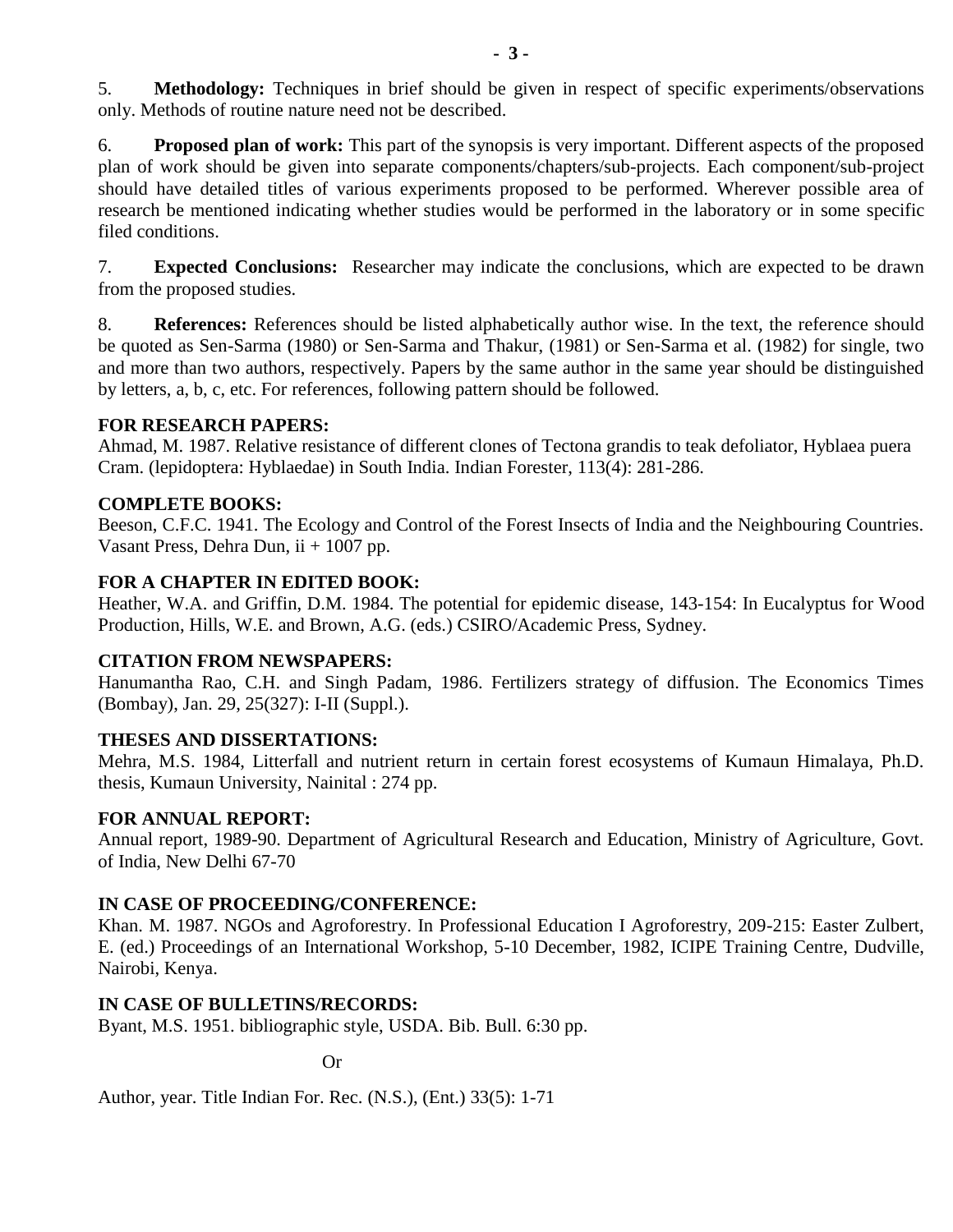#### **Performa of the minutes of meeting of RAC for Synopsis Seminar**

- i) Name of Candidate:
- ii) Date of meeting:
- iii) Institute's name:
- iv) Division's Name:
- v) Chairman's Name:
- vi) Expert member's names:
- vii)

 (1) (2)

- 
- (3) (4)
	- viii) Supervisor's name:
	- ix) Co-Supervisor's name:
	- x) Head of Division (Member Secretary):
	- xi) **Suggestions/comments made by the RAC:** (Please attach the details duly signed by all the members)
	- xii) Topic recommended by R.A.C.:
	- xiii) Name of Discipline for which registration is recommended: *(Which will be recorded in the Degree certificate as per clause 3.3 of the Ph.D. Ordinance. The decision of the office of the FRI (Deemed) University shall be final)*
	- xiv) Courses recommended: (As per clause 2.5 & 6.12 of the Ph.D. ordinance)
	- xv) Recommendation of RAC whether to be registered as PhD Scholar:

Signatures of the Members of the RAC

**(The proceedings should be neatly typed and the signature of the members of the RAC should be on the same page)**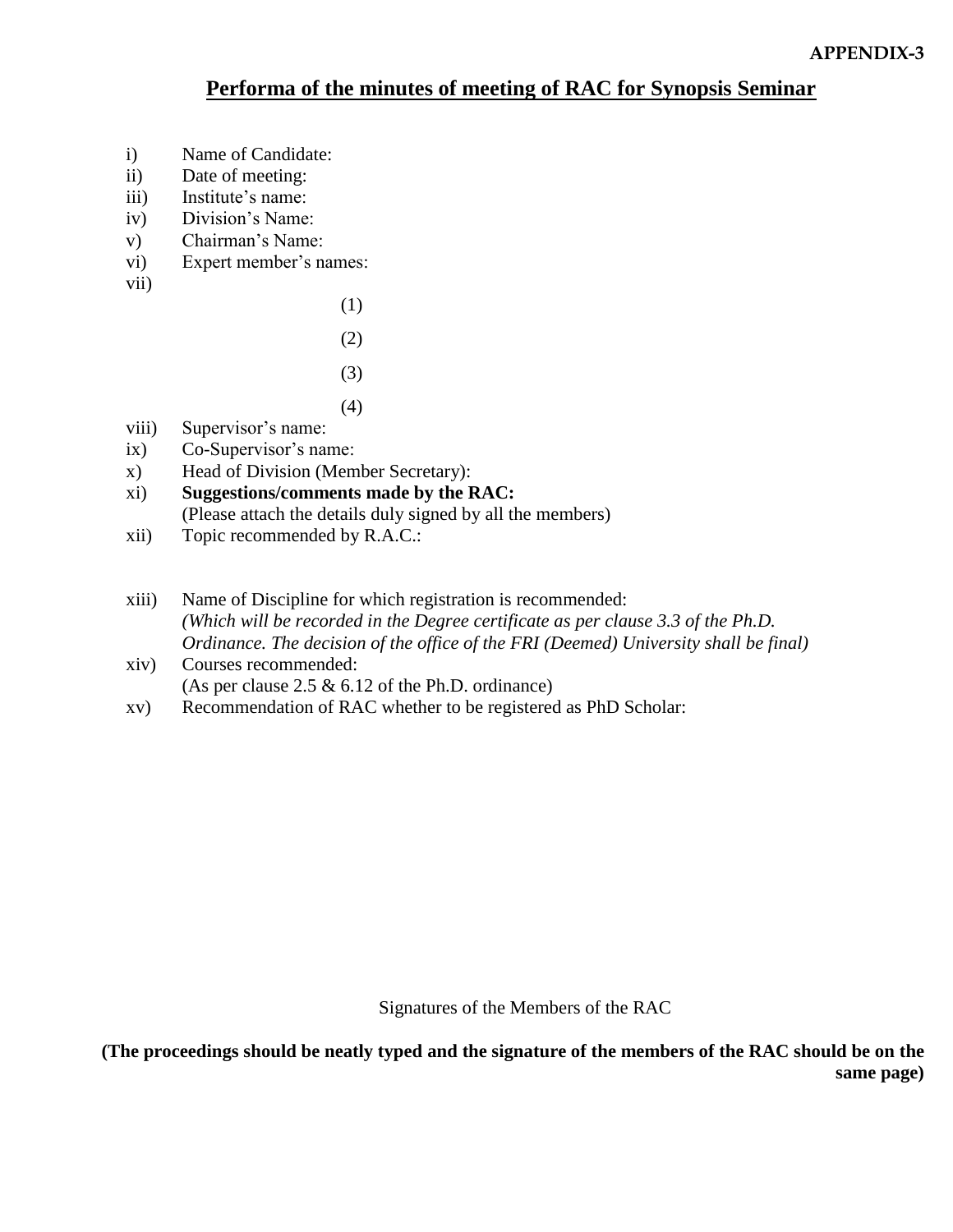### **Format of Progress Report**

| 1. | Name of the scholar                    |  |
|----|----------------------------------------|--|
| 2. | <b>Registration Number</b>             |  |
| 3. | Name of Discipline & Topic of Research |  |
| 4. | Name of Supervisor                     |  |
| 5. | Name of Co Supervisor                  |  |
| 6. | Name of Research Center/ Institute     |  |
| 7. | Date of meeting of R.A.C.              |  |
| 8. | Progress report I/II/III/IV            |  |
| 9. | Period of Progress report              |  |

(Detailed progress report should be attached compulsorily)

Remarks if any of the supervisor:

Remarks of Chairman/Expert Members of R.A.C.:

**Signature of the Supervisor and members of the R.A.C. should be at the last page of the report also**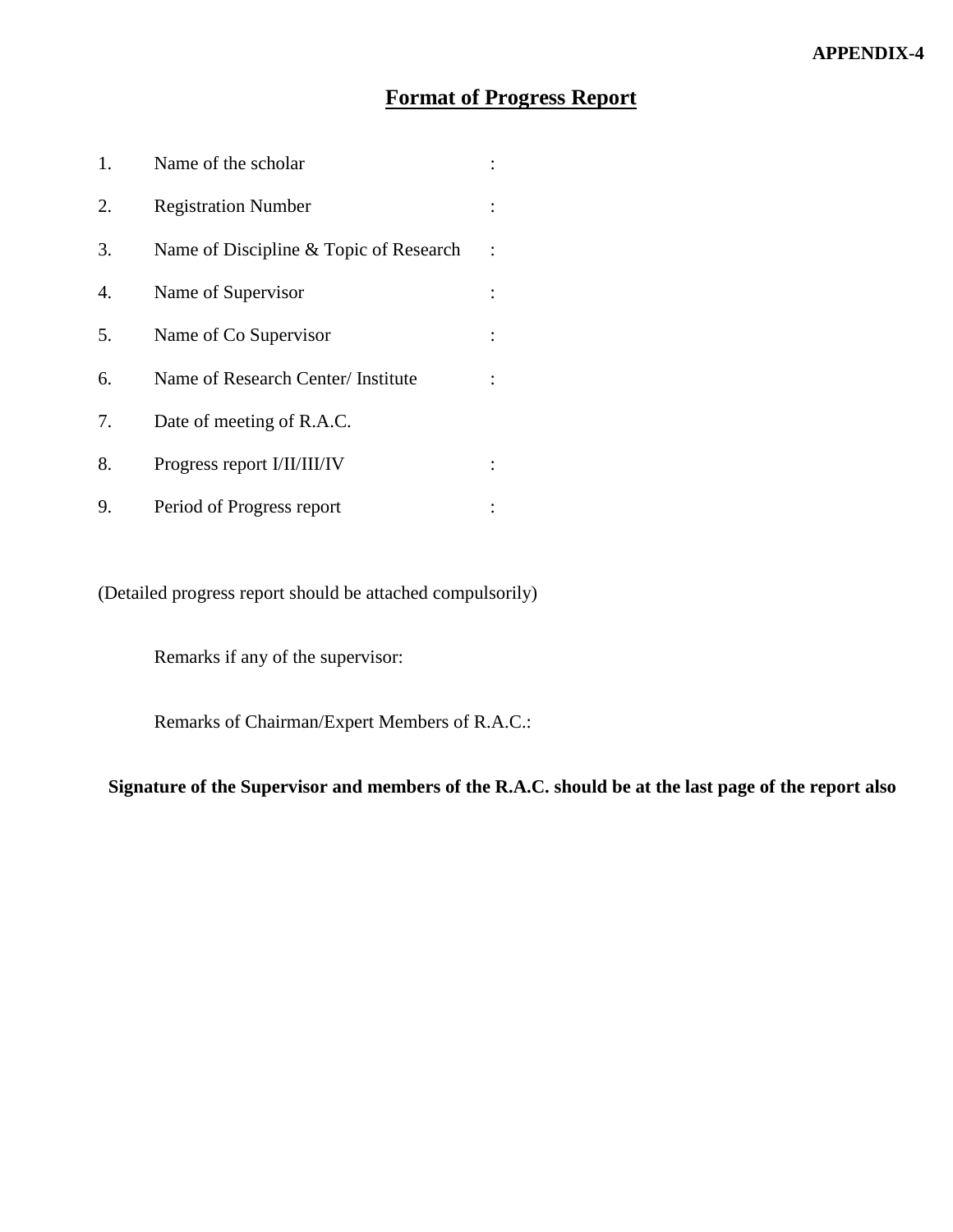#### **Performa of the minutes of meeting of RAC for extension of term**

- xvi) Name of Ph.D Scholar :
- xvii) Registration Number & date :
- xviii) Date of meeting:
- xix) Topic :
- xx) Institute's name:
- xxi) Discipline (as per clause 3.3 of the Ph.D. ordinance)
- xxii) Chairman's Name:
- xxiii) Expert member's names:
- (1) (2)
- (3)
	- (4)
	- xxiv) Supervisor's name:
	- xxv) Co-Supervisor's name:
	- xxvi) Head of Division (Member Secretary):
	- xxvii) Recommendation of RAC reg. Extension giving specific reason: (the RAC should clearly state the reason for grant of extension and the duration of extension)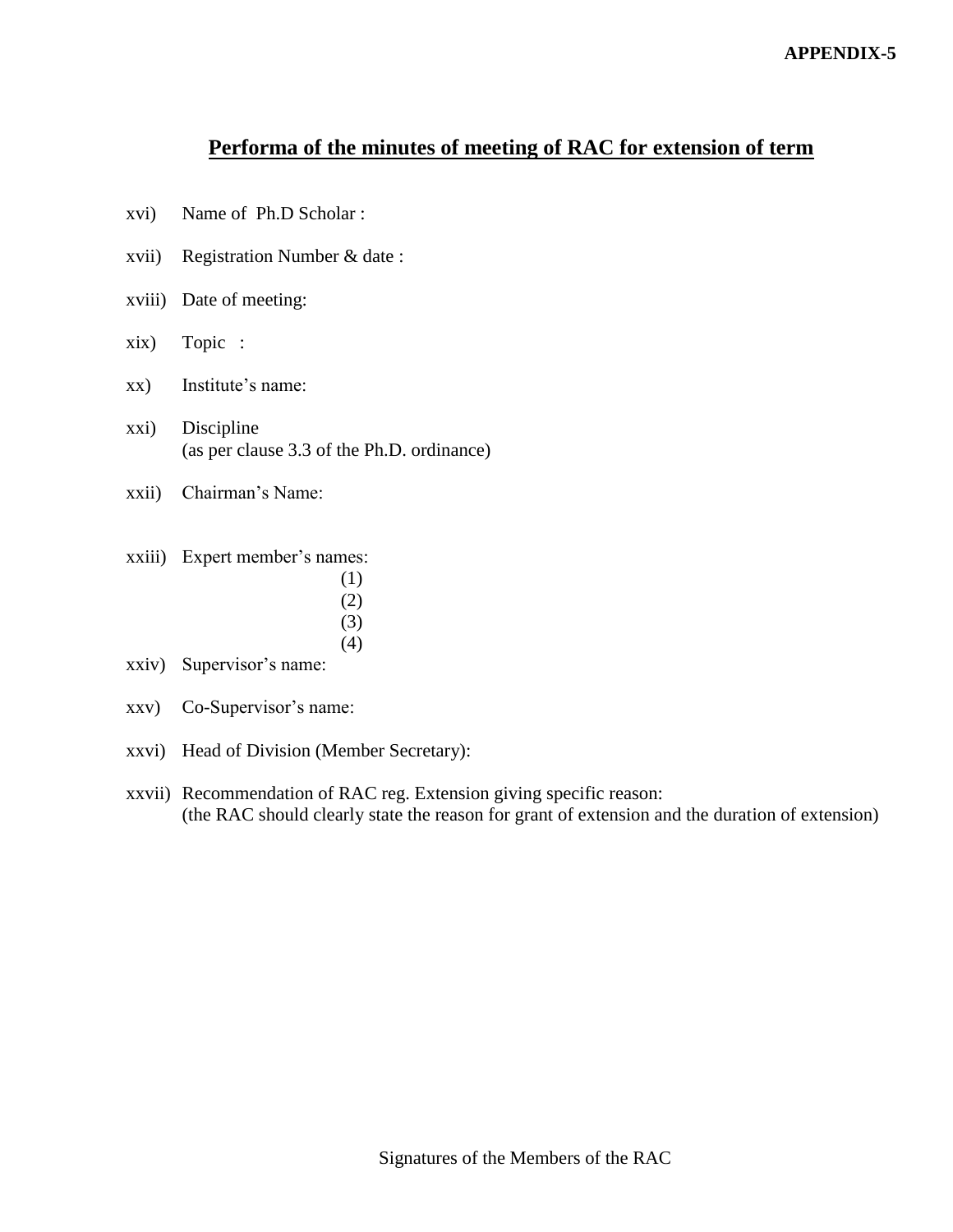#### **Performa of the minutes of meeting of RAC for Pre-thesis submission seminar**

- (i) Name of Ph.D. Scholar :
- (ii) Registration Number & date:
- (iii) Date of meeting:
- (iv) Topic:
- (v) Institute's name:
- (vi) Discipline (as per clause 3.3 of the Ph.D. ordinance)
- (vii) Chairman's Name:
- (viii) Expert member's names:
- (1)
- (2) (3)
	- (4)
	- (ix) Supervisor's name:
	- (x) Co-Supervisor's name:
	- (xi) Head of Division (Member Secretary):
	- (xii) Suggestions (in detail must be given)**/**Recommendation of RAC:

#### **Signatures of the Members of the RAC including Supervisor and Member Secretary**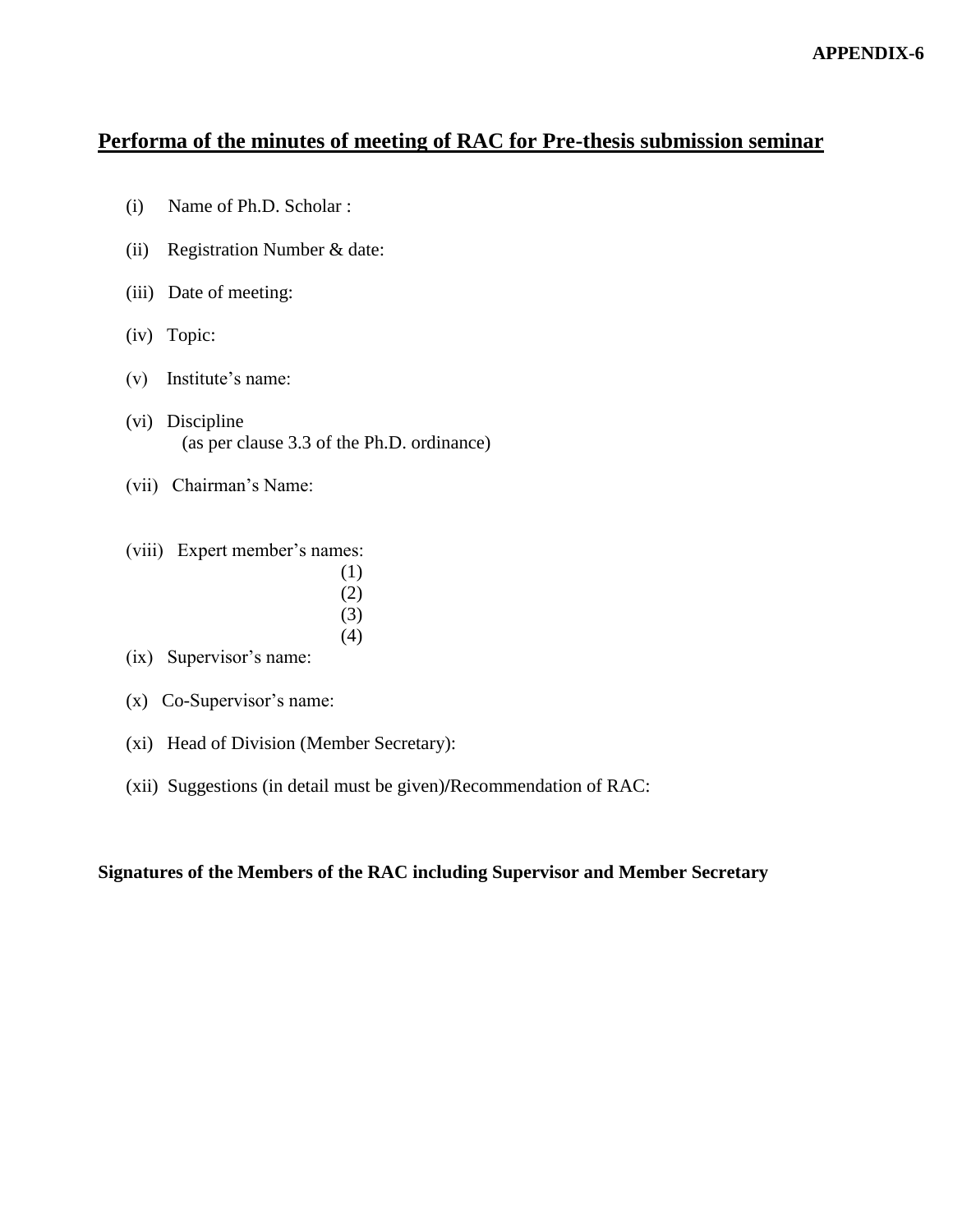#### **FOREST RESEARCH INSTITUTE UNIVERSITY DEHRA DUN**

This is to certify that Mr./Ms./Mrs. .…………………………………………..enrolment no…………… carried out research work under Dr……………………………….. of (Name of the Center) ………………………………………………. The topic of the research registered with FRI (Deemed) University was …………………………………….................... ……………………………………………… ……………………………………… The scholar presented his/her work in the pre-thesis submission seminar held on ………………… and the RAC found the work to be satisfactory and approves the work to be presented in the form of thesis for evaluation by examiners for "Award of Ph.D. Degree" by FRI (Deemed) University.

Supervisor

Head of Division

ExpertMember Expert Member Expert Member

Chairman RAC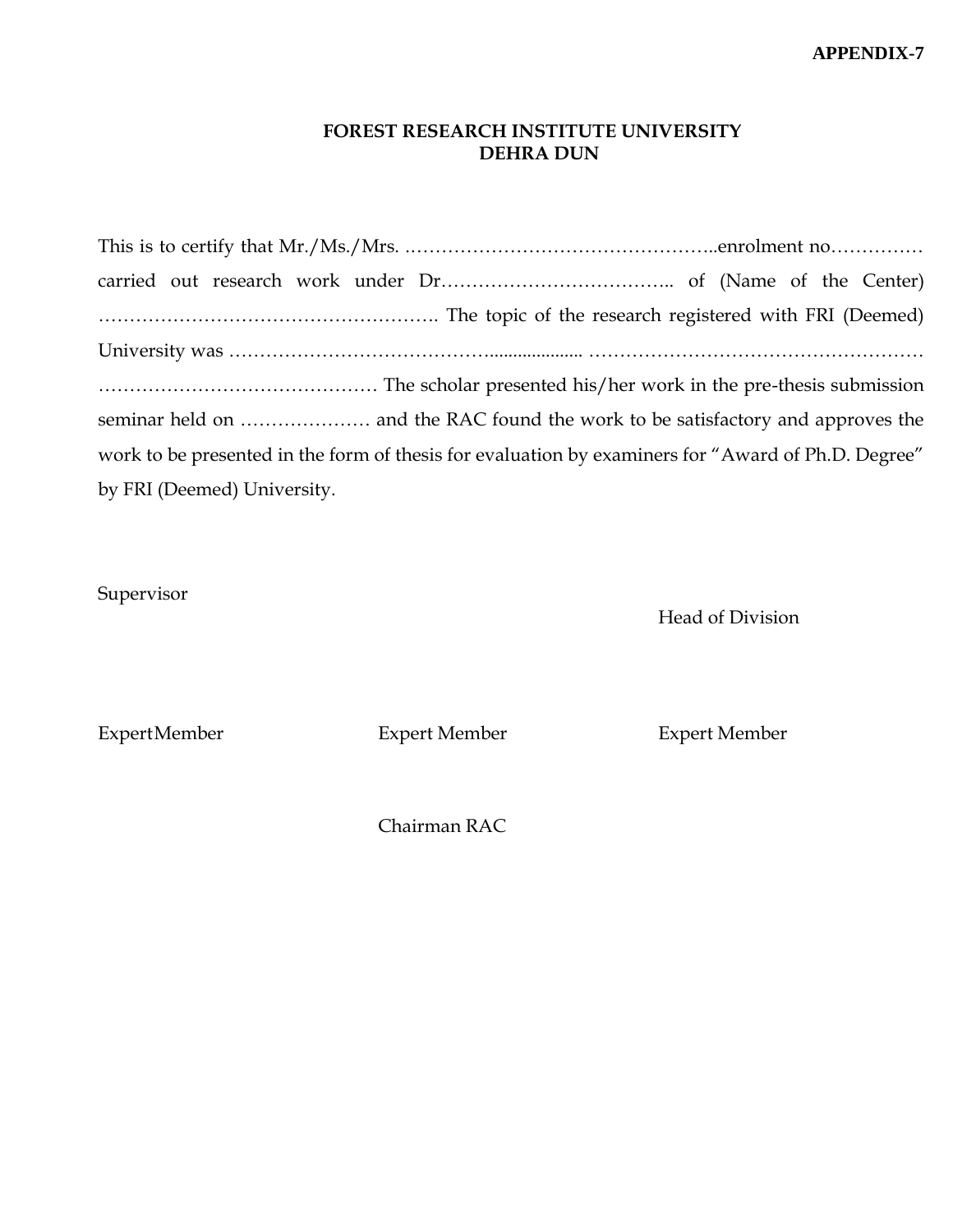#### **APPENDIX-8**

#### **Syllabus for Basic Forestry Course**

History of management and development of system of management of forest in recent years. Historical

#### **1. Overview of Forestry in India**

#### **Lecture session – 2**

#### **2. Forest Ecology**

Basic principles and concept of forest ecology, Major abiotic and biotic components, food webs, ecological pyramids and energy flow, ecological successions, forest community concepts; Forest types in India, Conservation of forest ecosystems.

#### **Lecture session – 5**

#### **3. Systematic Forest Botany and Ethnobotany**

evolution of forest policy; Tangible/Intangible benefits, forestry resources.

Importance of Systematic botany in forestry; concept of species, genus; dendrological approach on classification of forest species; herbarium, arboretum; Ethno botany of forest flora of economic importance; plant nomenclature; Identification of species.

#### **Lecture session – 5**

#### **4. Forest Biotechnology**

Aims and objectives of Tissue Culture for genetic improvement through clonal propagation, production of in vitro variability, transgenics, somaclonal variation, genetic fusion of cells.

#### **Lecture session – 6**

#### **5. Soil Science & Soil Conservation**

Forests Soils, classification, factors affecting soil formation; physical, chemical and biological properties. Soil reaction - soil pH and its relation to nutrient availability.

Soil conservation - definition, causes for erosion; types - wind and water erosion; conservation and management of eroded soils/areas, wind breaks, shelter belts; Role of forests in conserving soils.

#### **Lecture session – 5**

#### **6. Forest Hydrology & Watershed Management**

Introduction, Hydrological cycle, Rainfall-runoff process, Interception, forest & water, run-off, water holding capacity of soils, free water, field capacity, capillary water, hygroscopic water, ground water.

Watershed Management – approach and concepts of watershed; watershed management, its objectives;

#### **Lecture session – 4**

#### **7. Silvicultural Practices**

Definition of silvics and silviculture, Study of locality factors like climatic, edaphic, Forest regeneration, natural and artificial regeneration of forests, (plantation forests) and mixed regeneration; methods of propagation, grafting techniques; site factors; nursery and planting techniques-nursery beds, polybags and maintenance, water budgeting, grading and hardening of seedlings, pruning and lopping. Thinning- thinning of irregular corps, increments felling, improvement felling.

Silvicultural system - definition, classification and detailed study of the following systems: Clear felling system; uniform system; the group system; coppice with standard system;

#### **Lecture session – 5**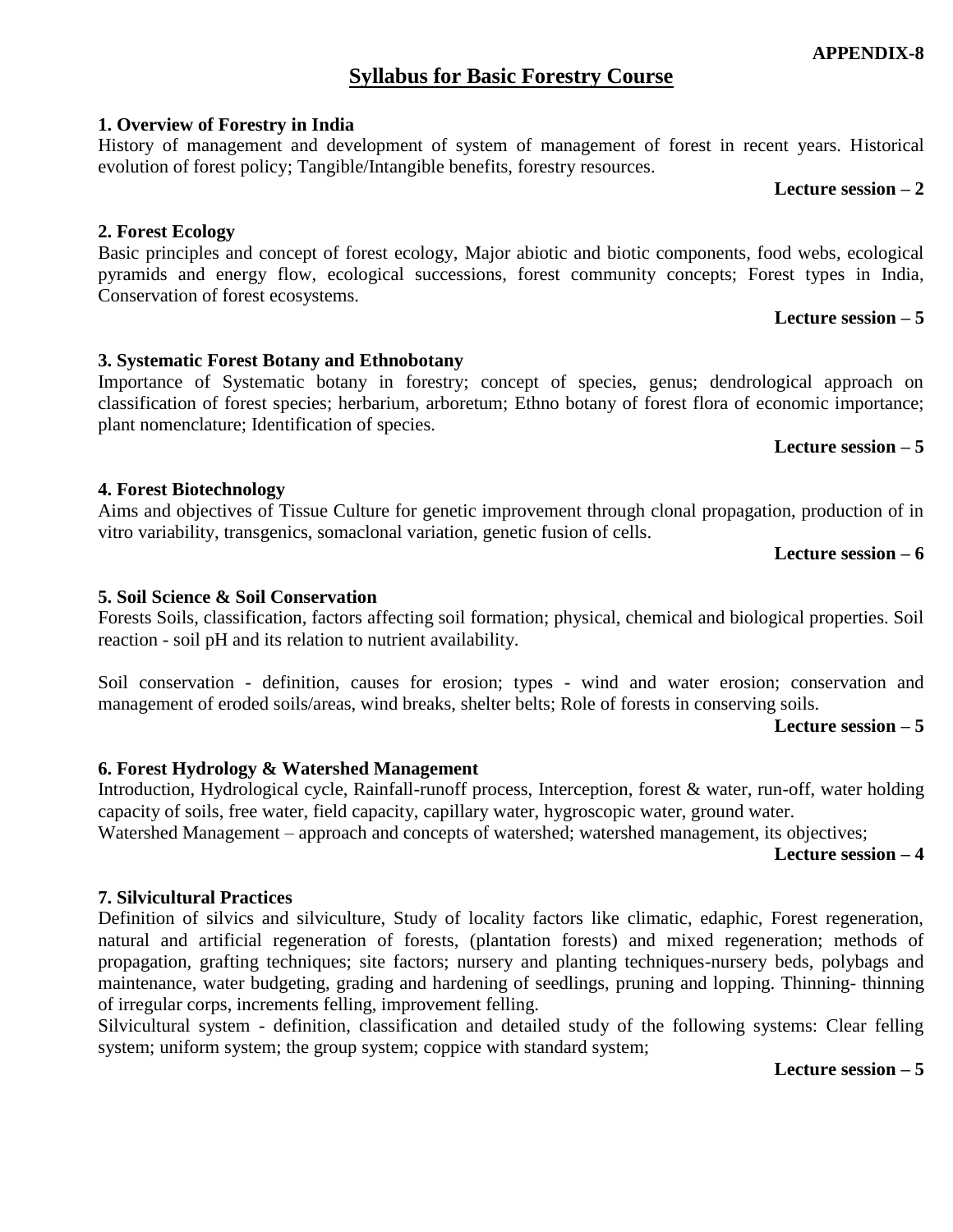#### **8. Forest Management, Forest Mensuration and Remote Sensing**

Forest Management - Objective and principles; techniques; management of forest plantations.

Forest Mensuration and Remote Sensing: Introduction - definition, objectives and scope. Measurement of single tree - object, place of measurement, Methods of measuring - diameter, girth, height, crown and volume of trees; form-factor; volume estimation of stand, current annual increment; Forest cover monitoring through remote sensing; Geographic Information Systems for management and modeling.

#### **Lecture session – 5**

#### **9. Forest Protection and Forest Economics**

Agencies causing forest damage viz. man, fire, cattle, wildlife, insects and pathogens nature of their damages, cause, prevention, remedial measures and benefits. General forest protection against fire, equipment and methods, controlled use of fire. Grazing regulations; effect of wild animals on forest regeneration.

Forest economics: – fundamental principles, cost-benefit analyses; estimation of demand and supply; Socioeconomic analyses of forest productivity and attitudes; valuation of forest goods and service. Basic knowledge of forest pathology and forest entomology – definition, scope and damage.

#### **10. Wood Technology**

Anatomical structure of wood, defects and abnormalities of wood, timber identification - general principles. Different types of Wood seasoning and preservation; Pulp-paper and rayon; Wood substitution.

#### **11. Non-Wood Forest Products**

#### **i.** NWFP – Definition, Importance, Diversity / Types, their distribution, Role in rural livelihood and industry, present utilization and future scope. **Lecture session – 3**

**ii.** Introduction about natural products chemistry; General procedures for isolation of extractives, and other secondary metabolites from wood and NWFP; Value addition chemical from forest plants.

#### **12. Biodiversity and Environmental Conservation:**

Forest Biodiversity, its protection, components and principles of conservation, Climate Change, Clean development Mechanism, Carbon Trading, Pollution types, global warming, green house effects, ozone layer depletion, Forest and environment impact assessment and control measures. National conservation strategies. I.F.A. Overview on national strategies and international conventions related to forest conservation and management (CBD, UNFCCC, NBA, CITES etc.)

#### **13. Forest Genetics and Tree Improvement**

Forest Genetics and its applications. Concept of tree improvement, methods and techniques. Variation and its use, provenance trials. Quality seed production through seed production area and seed orchards. Establishment and management of seed orchards. Genetic testing through progeny tests. Selection and breeding for resistance to diseases, insects, and adverse environment; the genetic base, forest genetic resources and gene conservation in situ and ex-situ. Essentials of seed testing, seed quality evaluation, seed dormancy, seed storage, seed classification and seed certification.

#### **14. Extension Forestry**

Extension Education - meaning, definition, objectives, principles, and characteristics. Extension programmes of ICFRE. Major elements involved in forest extension. **Lecture session – 2**

#### **15. Agroforestry**

Agroforestry - scope and necessity; Agro forestry systems under different agro-ecological zones;

**Lecture session – 2**

**………**

# **Lecture session – 4**

**Lecture session – 6**

#### **Lecture session – 6**

#### **Lecture session – 6**

## **Lecture session – 4**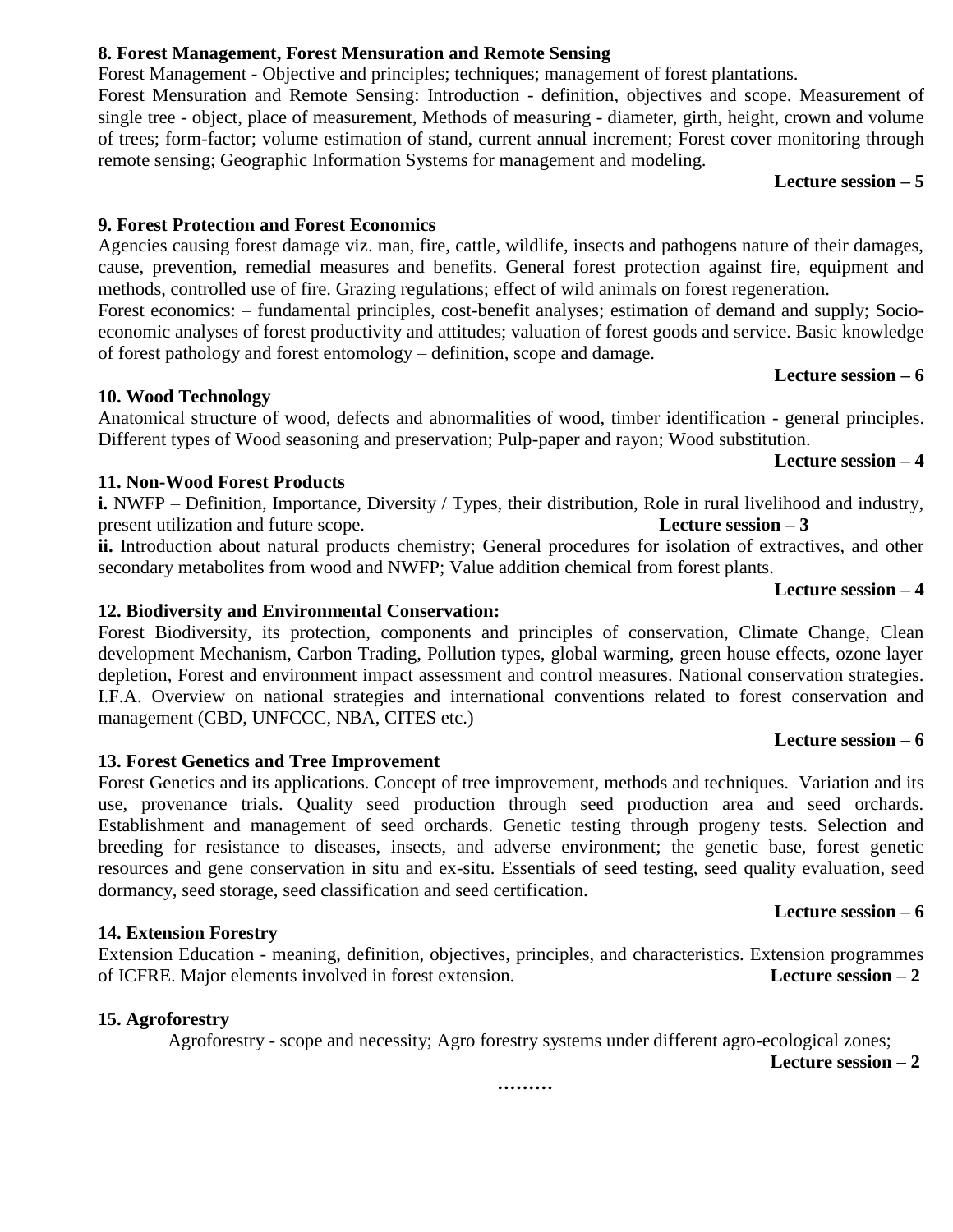## **Syllabus for Computer application Course**

| <b>Course Schedule</b>               |                                                                                                                                                                                                                                                                                                                                                                                                                                                                                                                                                                                                                                                  |  |
|--------------------------------------|--------------------------------------------------------------------------------------------------------------------------------------------------------------------------------------------------------------------------------------------------------------------------------------------------------------------------------------------------------------------------------------------------------------------------------------------------------------------------------------------------------------------------------------------------------------------------------------------------------------------------------------------------|--|
| <b>Fundamentals</b>                  | Fundamentals (Theory), Fundamentals (Discussion / Practical)                                                                                                                                                                                                                                                                                                                                                                                                                                                                                                                                                                                     |  |
| <b>Windows XP</b>                    | Introduction / Desktop / Start menu, Windows XP (Task bar / Control Panel /<br>Search Command), Windows Explorer - Files / Folders / Shortcuts Windows XP<br>Workshop, System Tools / Add Remove / System Restore, Open Discussion /<br>Practical Test, Internet / Email, About virus and its protection (Open Discussion /<br><b>Practical Test)</b>                                                                                                                                                                                                                                                                                            |  |
| <b>MS Word</b>                       | Introducing – Word Application Window / Toolbars / Menu bars / Horizontal ruler,<br>The Status Bar / Creating a WORD document / To start a new paragraph / Saving a<br>document, Moving and Scrolling through a document / Selecting Text & Graphics /<br>Making selection using mouse / Correcting & Deleting, Moving & Copying Text<br>and Graphics / Formatting Text Characters / Inserting Symbols, Formatting<br>paragraphs / Page setup / Inserting page numbers, Previewing a document before<br>printing / Printing a document / Auto correct, working with tables / Working with<br>images, Mail merge, Open Discussion/ Practical Test |  |
| <b>MS Excel</b>                      | Starting Excel / The Excel screen elements, Creating workbook / Worksheet /<br>Entering Data, Moving the active cell pointer / Editing data, Working with date /<br>time, Formatting data, cells, rows and columns, Previewing / Printing the<br>worksheets, Working with formulas, Working with functions, Working with charts,<br><b>Open Discussion/Practical Test</b>                                                                                                                                                                                                                                                                        |  |
| <b>MS Power Point</b>                | Creating basis presentation using the auto-content wizard / Power point<br>environment / Creating a presentation using a template / saving a document for the<br>first time, Inserting a new slide / Editing the layout template / Inserting text /<br>Editing Text, Using a blank presentation / Creating a slide master, Inserting a chart<br>/ Creating tables / Organizational charts, The drawing tool bar, Animating text and<br>objects on a slide, Updating a presentation / Opening a presentation / Printing a<br>presentation/Printing slides as needed / Running a presentation, Open Discussion/<br><b>Practical Test</b>           |  |
| <b>Adobe</b><br>Page<br><b>Maker</b> | Page Maker's Introduction/ Palettes/ Creating & Opening Publications/ Publication<br>from Templates/ Naming & Saving Publications/ Closing Publications/ Printing<br>Publications/ Page Maker's Introduction/ Creating Text objects/ Text frames &<br>blocks/Text flow/Jump lines/Formatting text/Guides/Drawing objects &<br>Graphics/Grouping & Ungrouping/Adding colours/Cropping Graphics/Arranging<br>text & graphics/ Non- printing objects/ Layers/ Format characters/ Control<br>character spacing/Format paragraphs                                                                                                                     |  |
| <b>Adobe</b><br>Photoshop            | Basic file types/Photoshop's introduction/Selection techniques/Other tools/Create<br>layers/ Modify layers/ Using type layers/ Add layer effects/ Models /Image modes/<br>Image canvas sizes                                                                                                                                                                                                                                                                                                                                                                                                                                                     |  |